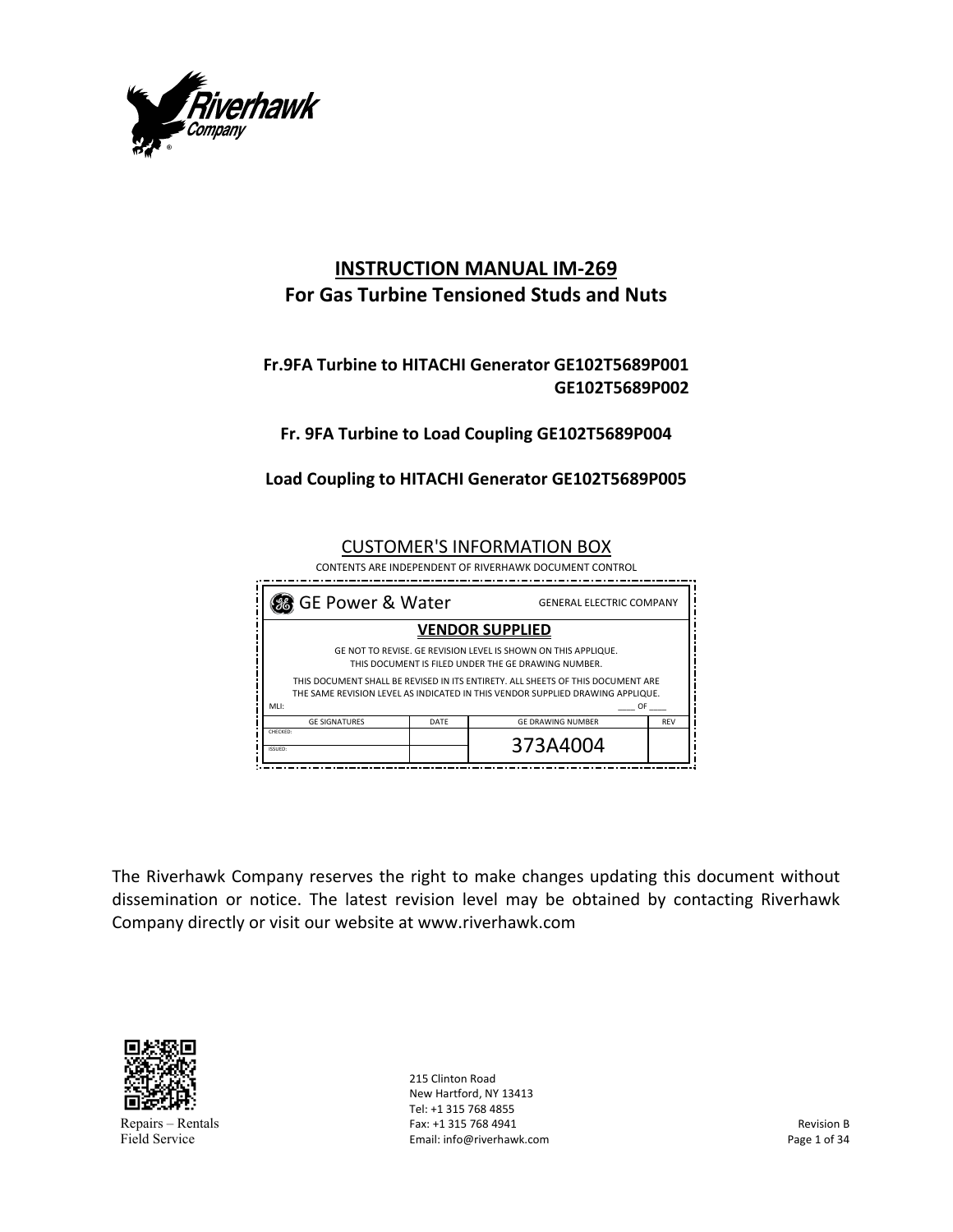# **Table of Contents**

| Section     | Description                                | Page Number |  |  |
|-------------|--------------------------------------------|-------------|--|--|
| 1.0         | <b>Cautions and Safety Warnings</b>        |             |  |  |
| 2.0         | Scope                                      | 3           |  |  |
| 3.0         | Quick Check-List                           | 4           |  |  |
| 4.0         | <b>General Preparations</b>                | 6           |  |  |
| 5.0         | <b>Hardware Set Preparations</b>           | 8           |  |  |
| 6.0         | <b>Stud and Nut Assembly</b>               | 10          |  |  |
| 7.0         | Assembly of Hydraulic Tensioner Equipment  | 12          |  |  |
| 8.0         | Assembly of Tensioner on Stud              | 15          |  |  |
| 9.0         | <b>Stud Tensioning</b>                     | 20          |  |  |
| 10.0        | <b>Thread Locking</b>                      | 22          |  |  |
| 11.0        | Windage Plug Installation                  | 23          |  |  |
| 12.0        | <b>Stud and Nut Removal</b>                | 25          |  |  |
| 13.0        | <b>Storage Instructions</b>                | 27          |  |  |
| 14.0        | <b>Frequently Asked Questions</b>          | 29          |  |  |
| 15.0        | <b>Revision History</b>                    | 31          |  |  |
| Appendix A1 | <b>EC Declaration of Conformity</b>        | 31          |  |  |
| Appendix A2 | <b>UKCA Declaration of Conformity</b>      | 32          |  |  |
| Appendix B1 | Turbine Side Stretch Record Sheet          | 33          |  |  |
| Appendix B2 | <b>Generator Side Stretch Record Sheet</b> | 34          |  |  |



215 Clinton Road New Hartford, NY 13413 Tel: +1 315 768 4855 Fax: +1 315 768 4941 Email: info@riverhawk.com

| <b>CUSTOMER'S INFORMATION BOX</b><br>CONTENTS ARE INDEPENDENT OF RIVERHAWK DOCUMENT CONTROL |            |
|---------------------------------------------------------------------------------------------|------------|
| <b>GE DRAWING NUMBER</b>                                                                    | <b>RFV</b> |
| 373A4004                                                                                    |            |
|                                                                                             | n. n       |

Revision B

Page 2 of 34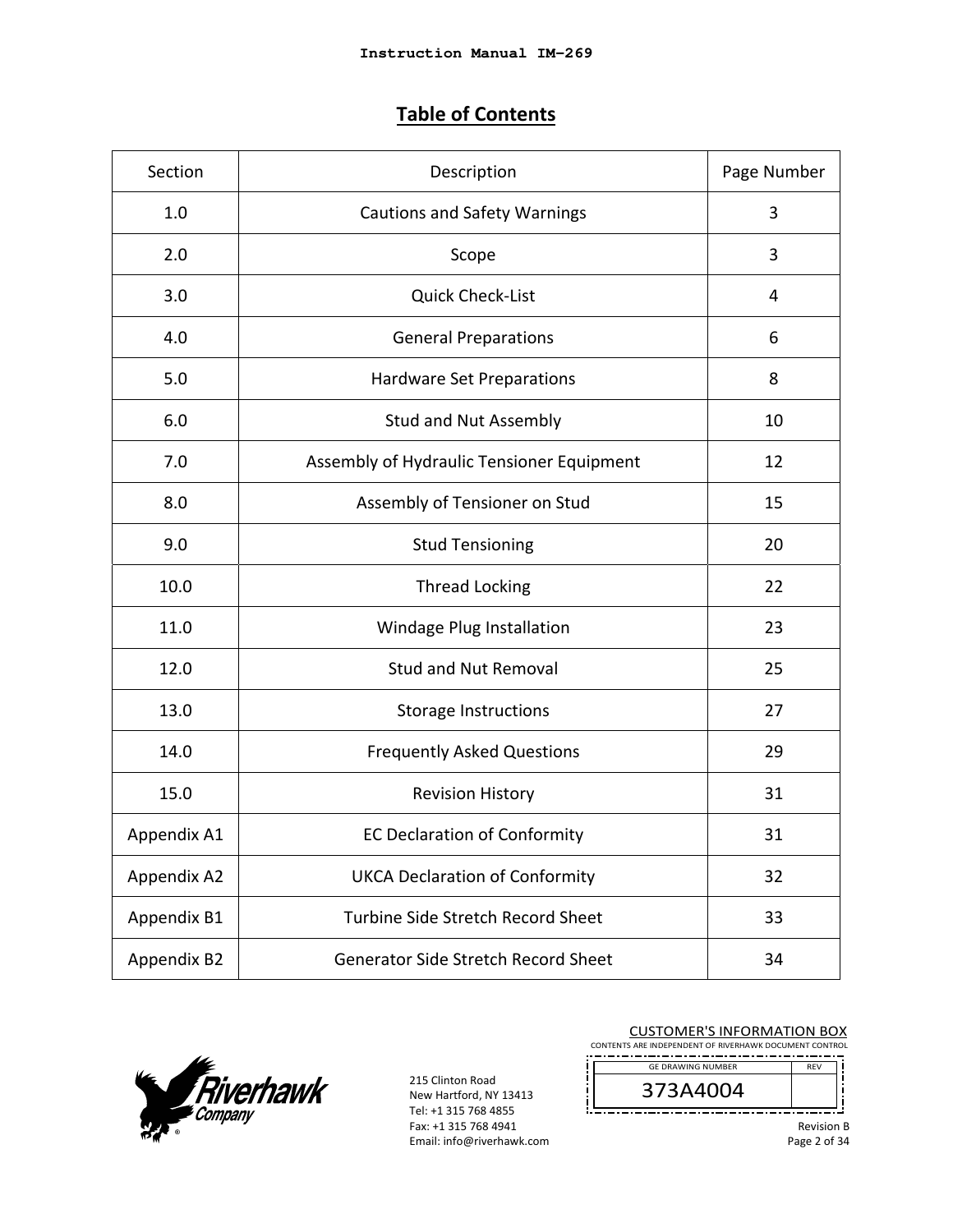#### **1.0 Cautions and Safety Warnings**

#### **CAUTION**

Personal injury and equipment damage can occur if the puller screw is not securely engaged with the tapered thread of the stud. Proper engagement is achieved when the puller screw is tight in the stud and the Tensioner Assembly is free to rotate.

#### **CAUTION**

The "9FA gas turbine to the load coupling" flange uses a different tensioner than the "load coupling to HITACHI generator" flange. Verify the correct tensioner is being used.

#### **WARNING**

The safety cage MUST be in place and hands kept out of designated areas at all times when the tensioner is pressurized otherwise personal injury can occur.

#### **CAUTION**

DO NOT EXCEED THE MAXIMUM PRESSURE VIBROSCRIBED ON THE PULLER BODY. Excessive pressure can damage the stud and the puller screw.

#### **CAUTION**

DO NOT EXCEED THE MAXIMUM PRESSURE VIBROSCRIBED ON THE PULLER BODY. Excessive pressure can damage the stud and puller screw

**Note:** Before threading the puller screw into the stud, carefully check the cleanliness of both the stud's and the puller screw's conical threads. Be sure to remove all dirt from the root of the studs' conical threads. Apply a light coat of clean turbine oil or a spray lubricant to the puller screw. Do not use "Never Seize" on the conical threads. This procedure will ease assembly and assure positive mating of the threads before tightening.

#### **2.0 Scope**

This document describes the procedure to be used to install studs and nuts supplied by Riverhawk Company in the flanges at the turbine/coupling and coupling/generator connections. This hardware is depicted on the following drawings. These drawings as well as Tooling drawings form a part of this manual.

Hardware Sets: HF‐5376 HF‐5458 HF‐5459

Hydraulic Tensioners: HT‐0445 HT‐5407



215 Clinton Road New Hartford, NY 13413 Tel: +1 315 768 4855 Fax: +1 315 768 4941 Email: info@riverhawk.com

| <b>CUSTOMER'S INFORMATION BOX</b>                      |            |  |
|--------------------------------------------------------|------------|--|
| CONTENTS ARE INDEPENDENT OF RIVERHAWK DOCUMENT CONTROL |            |  |
| <b>GE DRAWING NUMBER</b>                               | <b>RFV</b> |  |
| 373A4004                                               |            |  |
|                                                        |            |  |

Revision B Page 3 of 34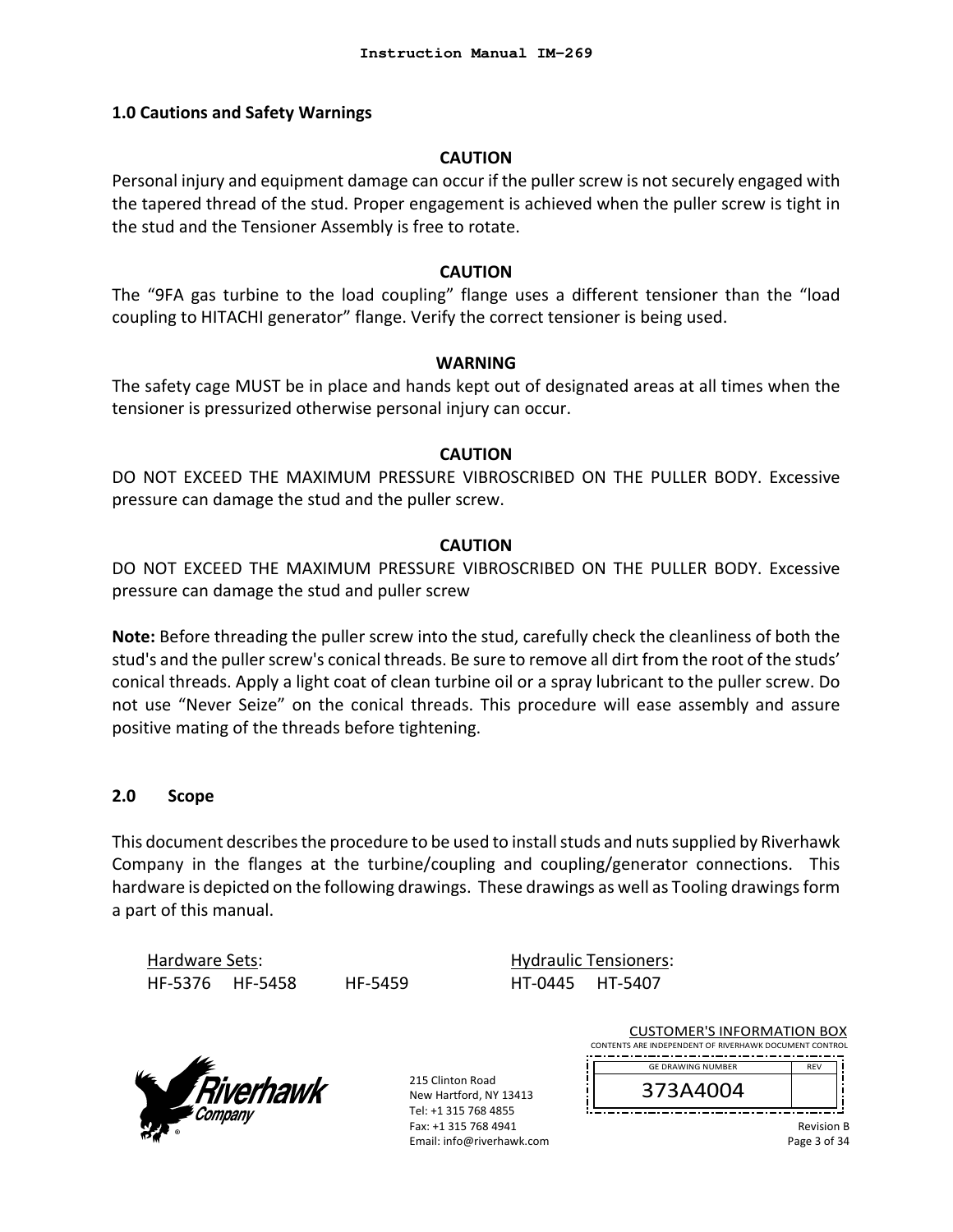#### **3.0 Quick Checklist**

The following checklist is intended as a summary of the steps needed to use the Riverhawk‐ supplied equipment. New personnel or those experienced personnel who have not used the Riverhawk equipment recently are encouraged to read the entire manual.

#### **EQUIPMENT INSPECTION**

- $\Box$  Check oil level in hydraulic pump.
- $\Box$  Check air pressure at 80 psi [5.5 bar] minimum. (For air-driven pumps)
- $\Box$  Check hydraulic hose for damage.
- $\Box$  Test pump.
- $\Box$  Inspect tensioner for any damage.

#### **NUT AND STUD PREPARATION**

- $\Box$  Inspect stud and nuts for any damage.
- $\Box$  Measure stud length.
- $\Box$  Clean the studs and nuts.
- □ Install studs and nuts (off-center) into the flange.
- $\Box$  Set stick-out dimension on the coupling side of the flange.
- $\Box$  Hand tighten all studs.
- □ Verify stick-out measurement (VERY IMPORTANT)



215 Clinton Road New Hartford, NY 13413 Tel: +1 315 768 4855 Fax: +1 315 768 4941 Email: info@riverhawk.com

| <b>CUSTOMER'S INFORMATION BOX</b>                      |            |  |
|--------------------------------------------------------|------------|--|
| CONTENTS ARE INDEPENDENT OF RIVERHAWK DOCUMENT CONTROL |            |  |
| <b>GF DRAWING NUMBER</b>                               | <b>RFV</b> |  |
| 373A4004                                               |            |  |
|                                                        |            |  |

Revision B Page 4 of 34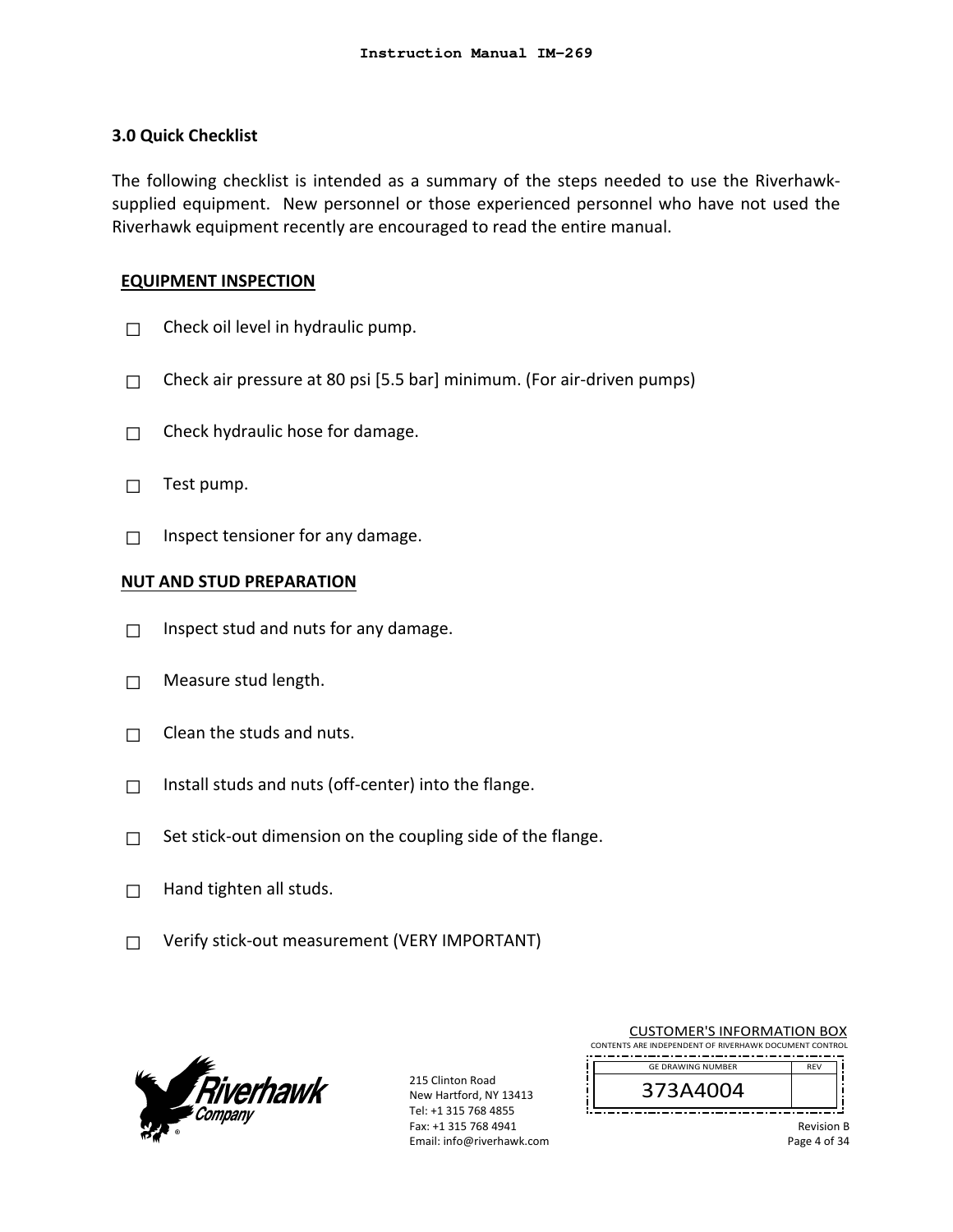#### **Tensioning (Bolt installation)**

- $\Box$  Match the tensioner setup to the flange joint.
- □ Apply a light coat of clean turbine oil or spray lubricant to the puller screw. **DO NOT USE "NEVER SEIZE" ON THE CONICAL THREADS.**
- $\Box$  Slide spanner ring over the puller screw.
- $\Box$  Mount the tensioner on the stud in flange.
- $\Box$  Install spanner ring onto nut.
- $\Box$  Insert 1/2" hex Allen wrench into the back side of the stud.
- $\Box$  Tighten the puller screw.
- $\Box$  Back off puller screw 1/2 turn.
- □ Retighten the puller screw and leave tight. **DO NOT BACK OFF PULLER SCREW.**
- □ Bleed the tensioner. **Do NOT bleed tensioner off of a stud! Damage to the tool will result!**
- $\Box$  Tension to 50%. Consult manual for correct pressure.
- $\Box$  Use the pin wrench in spanner ring to tighten nut.
- $\Box$  Release pressure, move to next stud in pattern.
- $\Box$  Repeat above steps at final pressure.
- $\Box$  Measure final stud length and record on stretch datasheets. Calculate stretch.
- $\Box$  Torque nuts' set screws.



215 Clinton Road New Hartford, NY 13413 Tel: +1 315 768 4855 Fax: +1 315 768 4941 Email: info@riverhawk.com

|                                                        | <b>CUSTOMER'S INFORMATION BOX</b> |            |  |  |  |
|--------------------------------------------------------|-----------------------------------|------------|--|--|--|
| CONTENTS ARE INDEPENDENT OF RIVERHAWK DOCUMENT CONTROL |                                   |            |  |  |  |
|                                                        | <b>GE DRAWING NUMBER</b>          | <b>RFV</b> |  |  |  |
|                                                        | 373A4004                          |            |  |  |  |
|                                                        |                                   |            |  |  |  |

Revision B Page 5 of 34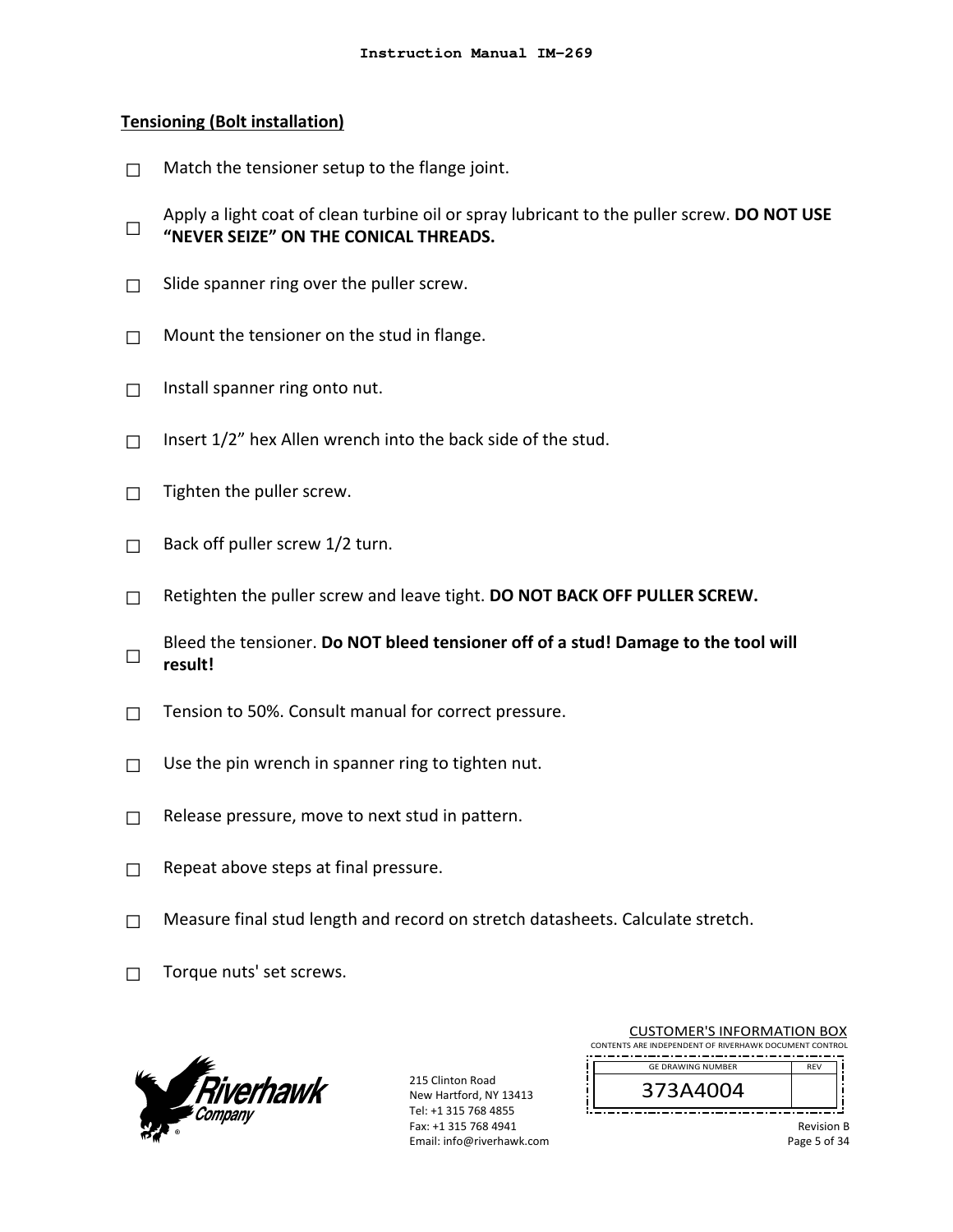#### **Detensioning (Stud removal)**

- □ Loosen nuts' set screws
- $\Box$ Inspect and clean studs' conical threads. **Do not continue until ALL debris is removed from the threads! Do not try to use the tensioner to remove a damaged stud!**
- □ Apply a light coat of clean turbine oil or spray lubricant to the puller screw. **DO NOT USE "NEVER SEIZE" ON THE CONICAL THREADS.**
- □ Slide spanner ring over the puller screw.
- $\neg$  Mount the tensioner on the stud.
- □ Install spanner ring into nut.
- □ Tighten the puller screw.
- $\Box$  Back off puller screw 1/2 a turn.
- □ Retighten the puller screw and leave tight. **DO NOT BACK OFF PULLER SCREW.**
- □ Bleed the tensioner. **Do NOT bleed tensioner off of a stud! Damage to the tool will result!**
- □ Apply final pressure.
- $\Box$  Loosen nut with the spanner ring and pin wrench.
- □ Move to next stud in pattern

#### **4.0 General Preparations**

#### **Read and understand all instructions before installing and tensioning studs.**

This equipment produces very high hydraulic pressures and very high forces. Operators must exercise caution, wear safety glasses and hard hats when using this equipment.

High pressure fluid from the Hydraulic Pressure Kit system pressurizes the tensioner which generates a stretching force that actually stretches the stud. As the stud is stretched the nut lifts off the flange. The nut is then reseated into position on the flange by turning a nut driver



| <b>CUSTOMER'S INFORMATION BOX</b>                      |                   |  |
|--------------------------------------------------------|-------------------|--|
| CONTENTS ARE INDEPENDENT OF RIVERHAWK DOCUMENT CONTROL |                   |  |
| <b>GE DRAWING NUMBER</b>                               | <b>RFV</b>        |  |
| 373A4004                                               |                   |  |
|                                                        | <b>Revision B</b> |  |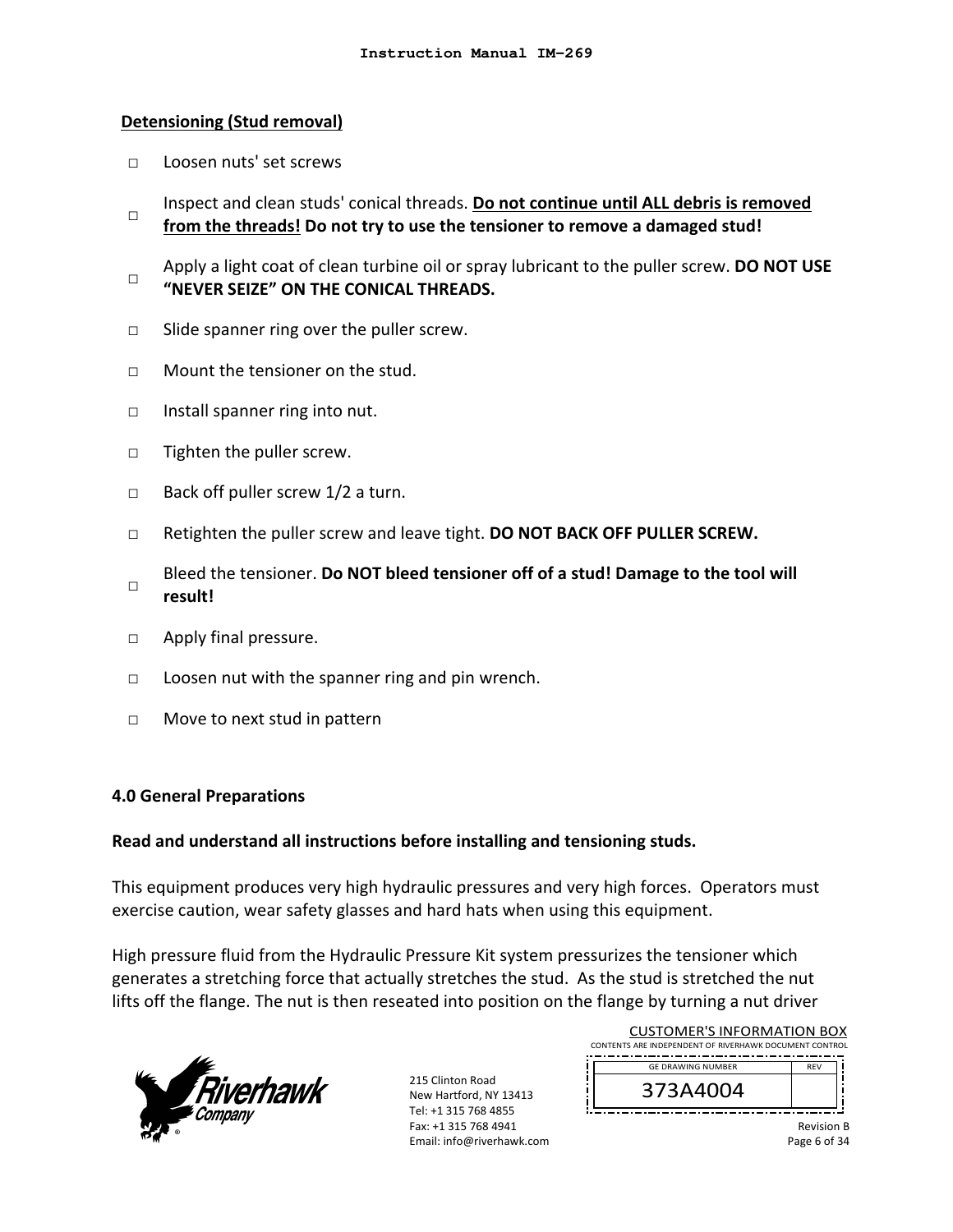by hand. When the nut is tight against the flange, the pressure in the tensioner is released leaving the stud loaded to its predetermined value.

### **4.1 Machine Preparation**

The flange to be tensioned must be **fully closed prior to positioning** the studs in the flanges. Also, it will be advantageous to remove as many obstructions as possible from the flange area, such as speed probes and conduit.

### **4.2 Hardware – Balance**

- Hardware is supplied as weight balanced sets
- **Studs and nuts are interchangeable within sets**
- Do not intermix with other sets
- Save weight certification supplied with each set for the purchase of spare parts

### **4.3 Tensioner – Care and Handling**

- When not in use, the tensioner shall be maintained in a clean environment and all caps and plugs for hydraulic openings and fittings must be in place.
- **When in use, the tensioner shall be protected from sand and grit.**
- Long term storage coat tensioner with oil, return to original container, seal container and protect from moisture. **DO NOT STORE OUTSIDE**
- Shipment coat tensioner with oil and ship in original container.

### **4.4 Hand Tools**

Several hand wrenches and micrometers will be required to perform installation and measurement of the studs:

5/8" wrench 1" wrench 1" Socket and Impact Wrench A set of Allen Wrenches 3' – 4' Breaker Bar 12" to 13" micrometer or caliper



215 Clinton Road New Hartford, NY 13413 Tel: +1 315 768 4855 Fax: +1 315 768 4941 Email: info@riverhawk.com

| CONTENTS ARE INDEPENDENT OF RIVERHAWK DOCUMENT CONTROL |  |                          |  |  |  |            |  |
|--------------------------------------------------------|--|--------------------------|--|--|--|------------|--|
|                                                        |  |                          |  |  |  |            |  |
|                                                        |  | <b>GE DRAWING NUMBER</b> |  |  |  | <b>RFV</b> |  |
|                                                        |  |                          |  |  |  |            |  |

CUSTOMER'S INFORMATION BOX

Revision B

Page 7 of 34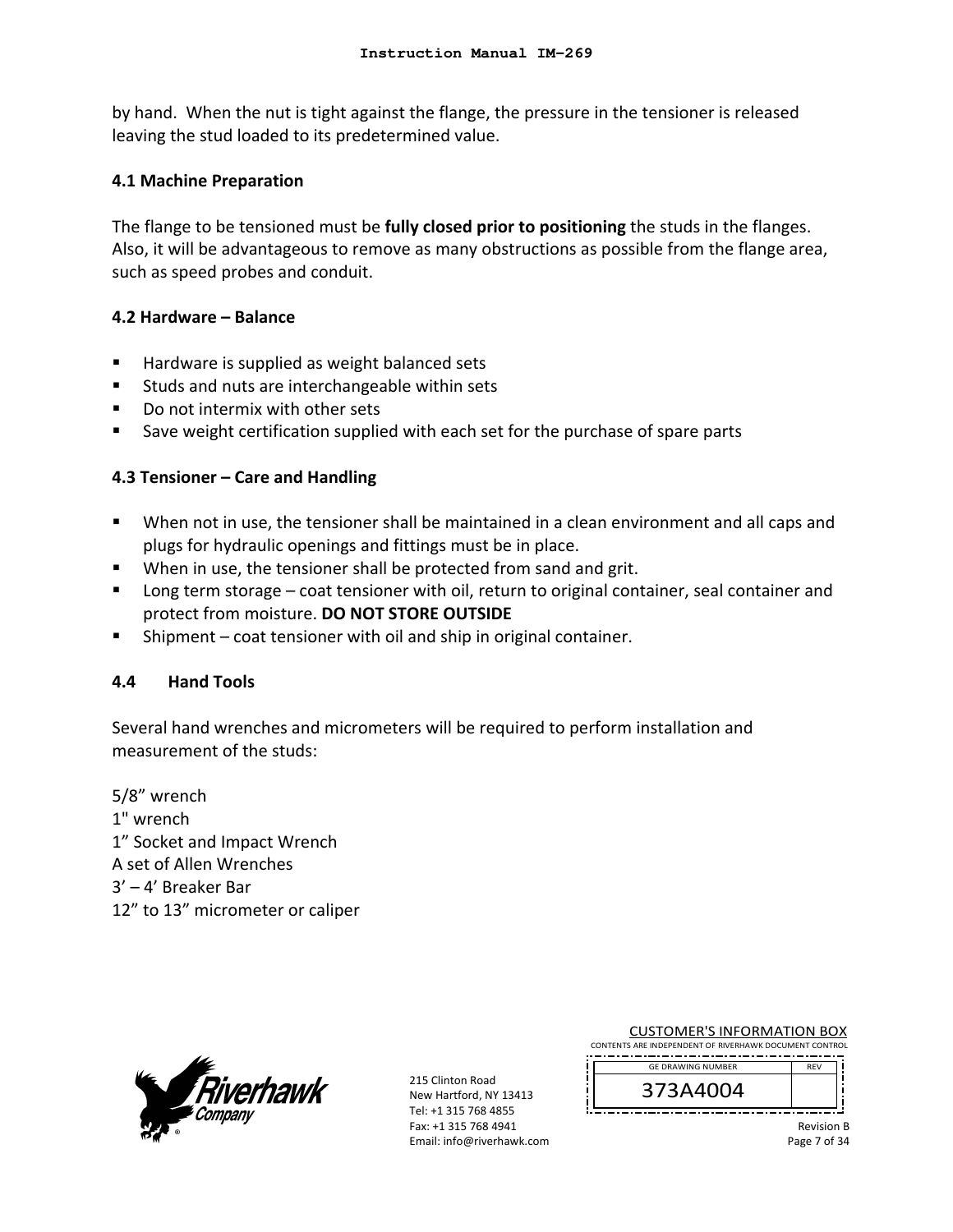#### **4.5 Special Tools**

Hydraulic Tensioner Kit: 
Hydraulic Tensioner Kit:

| HT-0445 Hydraulic Tensioner  |
|------------------------------|
| <b>GAS TURBINE SIDE ONLY</b> |
| (reference GE 359B2507)      |

 HT‐5407 Hydraulic Tensioner **GENERATOR SIDE ONLY**  (reference GE 269B8709)

Hydraulic Pump Kit: 
and AP-0532 Air-Operated Hydraulic Pump (recommended) (reference GE 359B2502)

> MP‐0130 Manual Hand‐Operated Hydraulic Pump (reference GE 359B2506)

### **5.0 Hardware Set Preparations**

#### **5.1 Nut Preparation**

For new installations, the nuts should come sealed from the factory and will need no cleaning.

Previously installed nuts require cleaning: Wire brush using a petroleum‐based solvent to remove any foreign material on the external surfaces and threads.

### **Do not apply thread lubricants to the threads.**

Finish the cleaning process by rinsing in a volatile solvent such as acetone and allow to dry.

#### **5.2 Stud Preparation**

For new installations, the studs should come sealed from the factory and will need no cleaning.



215 Clinton Road New Hartford, NY 13413 Tel: +1 315 768 4855 Fax: +1 315 768 4941 Email: info@riverhawk.com

| COSTONIER STIVI ORNATION DOA                           |            |  |
|--------------------------------------------------------|------------|--|
| CONTENTS ARE INDEPENDENT OF RIVERHAWK DOCUMENT CONTROL |            |  |
|                                                        |            |  |
| <b>GE DRAWING NUMBER</b>                               | <b>RFV</b> |  |
| 373A4004                                               |            |  |
|                                                        |            |  |

CUSTOMER'S INFORMATION BOY

Revision B Page 8 of 34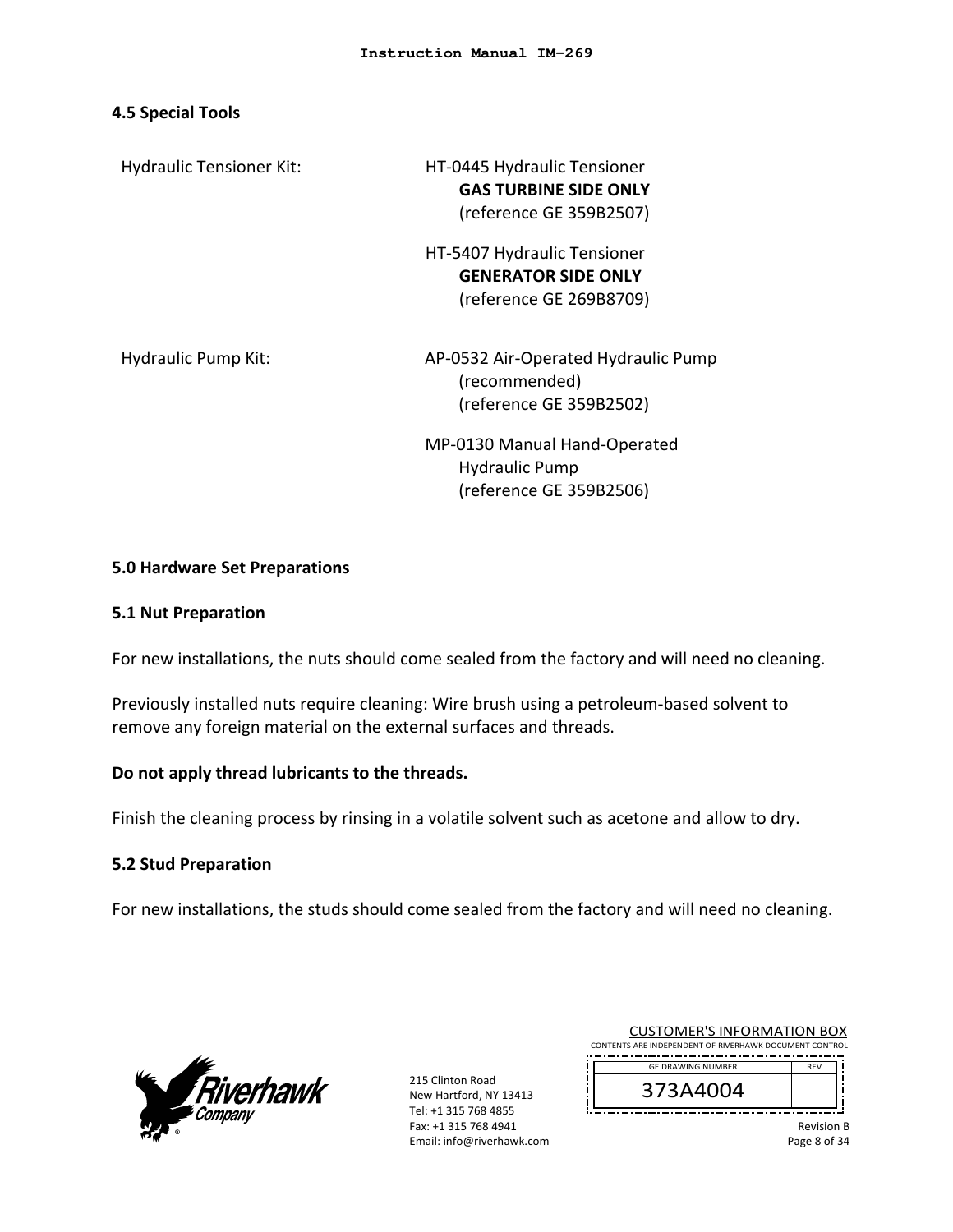### **5.2.1 Stud Cleaning ‐ Old Installations**

Previously installed studs may require cleaning. Clean conical threads should have a bright and shiny appearance.

If cleaning is required, follow these steps:

- 1. Blow out the threads with compressed air to remove loose debris and dry conical threads. Do not apply a solvent or other cleaning solution to the threads as this may chemically attack the stud.
- 2. Use Stud Cleaning Kit, GT‐4253 or a similar 1" diameter Brass power brush.



Picture of Brass Power Brush

- 3. Insert the brush into an electric drill and set drill to run in a counterclockwise direction at high speed.
- 4. Work the drill in a circular motion while moving the brush in and out to clean all of the threads. Try not to hold the brush in one place too long, so as not to remove the stud's protective coating.
- 5. Blow out the threads with compressed air to remove loosened debris.
- 6. Visually inspect threads for cleanliness. Threads should be bright and shiny.
- 7. Repeat if any dirt can be seen in the threads.
- 8. Inspect threads for any damage that may have been caused by previous installation.

### **Do not apply thread lubricants to the threads.**

Finish the cleaning process by rinsing in a volatile solvent such as acetone and allow to dry.



215 Clinton Road New Hartford, NY 13413 Tel: +1 315 768 4855 Fax: +1 315 768 4941 Email: info@riverhawk.com

| COSTONIER 3 INTORNATION BOA                            |            |  |
|--------------------------------------------------------|------------|--|
| CONTENTS ARE INDEPENDENT OF RIVERHAWK DOCUMENT CONTROL |            |  |
|                                                        |            |  |
| <b>GE DRAWING NUMBER</b>                               | <b>RFV</b> |  |
|                                                        |            |  |
| 373A4004                                               |            |  |
|                                                        |            |  |

CUSTOMER'S INFORMATION BOY

Revision B Page 9 of 34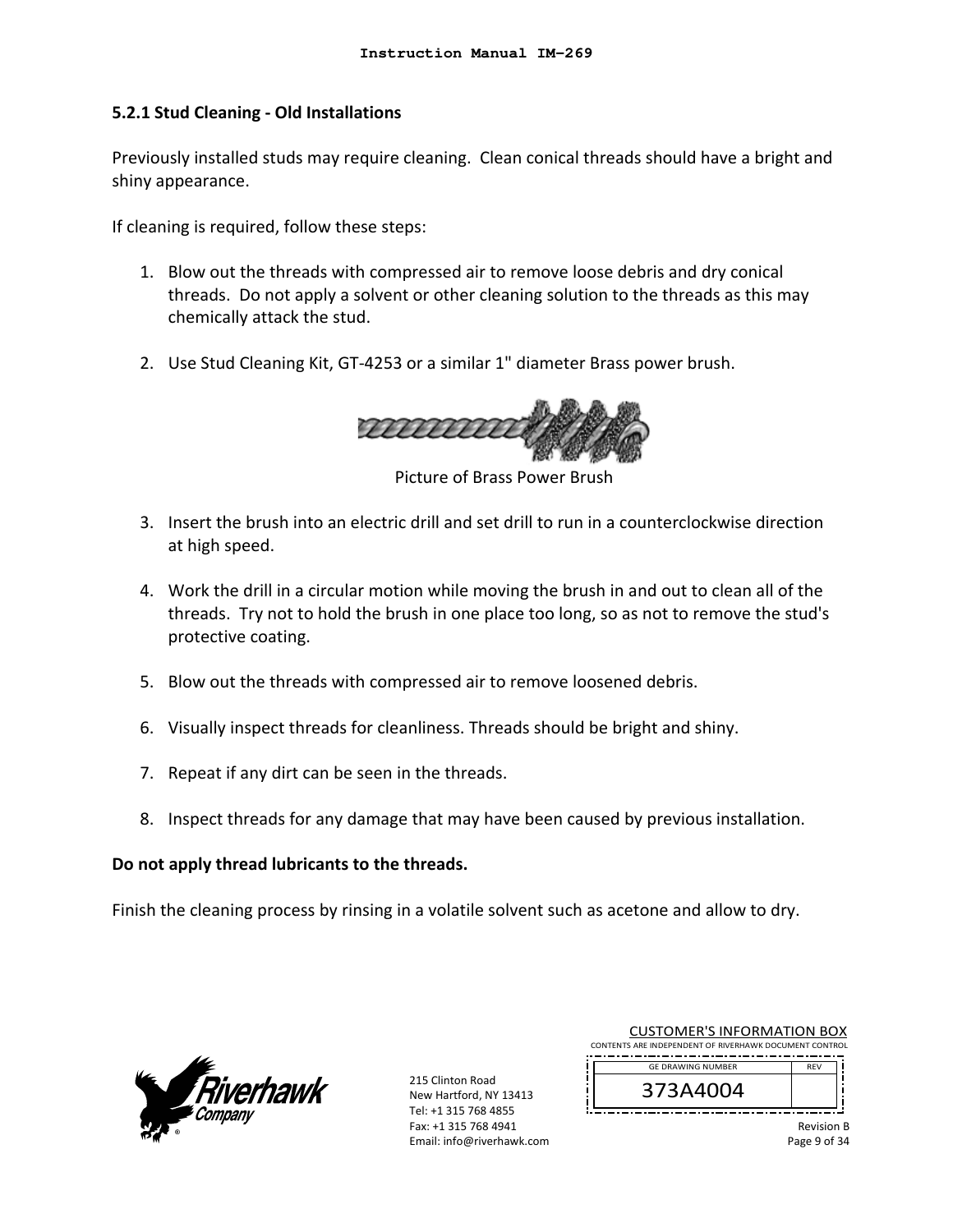### **5.3 Stud Length Measurement**

Stud measurement will require a micrometer or caliper, which will measure 12" to 13" (304.8 mm to 330.2 mm).

Measure and record the initial length of the studs. The following suggestions will improve your results:

- **Plan to start and finish any flange in the same day.**
- **Studs and flange must be at the same temperature.**
- **Number each stud with a marker.**
- **Mark the location of measurement on stud end with a permanent marker.**
- **Measure each stud to nearest 0.001" (.02 mm).**
- **Record each measurement on the supplied charts.**
- **Do not allow the micrometer to set in the sun.**

#### **6.0 Stud and Nut Assembly**

Refer to Hardware Assembly Drawing (HF‐) listed in Section 2.0 of this manual.

- 1. Before threading the nut onto the stud check to be certain that the set screws are free to turn.
- 2. Assemble front‐side nut to the tapered thread end (Pull End) of the stud. Please note that the front and back side nuts are different.
- 3. Slide the stud and nut assembly into the flange from the coupling side as shown in Figures 1 and 2.
- 4. Install the nut on the back‐side of the flange. Please note that the front and back side nuts are different.
- **5. Adjust the nut/stud assembly so that the stud protrudes from the face of the cylindrical nut by the amount depicted on the hardware drawing (from section 2) and shown in Figures 1 and 2. SETTING THIS PROTRUSION (or stick‐out) OF STUD TO NUT IS CRITICAL FOR PROPER TENSIONER OPERATION. A metal stick‐out gage is provided with the tensioner to assist the operator in setting the protrusion dimension (See Figure 3 for this and other methods).**



215 Clinton Road New Hartford, NY 13413 Tel: +1 315 768 4855 Fax: +1 315 768 4941 Email: info@riverhawk.com

| CUSTOMER'S INFORMATION BOX                             |            |  |  |  |  |
|--------------------------------------------------------|------------|--|--|--|--|
| CONTENTS ARE INDEPENDENT OF RIVERHAWK DOCUMENT CONTROL |            |  |  |  |  |
| <b>GE DRAWING NUMBER</b>                               | <b>RFV</b> |  |  |  |  |
| 373A4004                                               |            |  |  |  |  |
|                                                        |            |  |  |  |  |

Revision B Page 10 of 34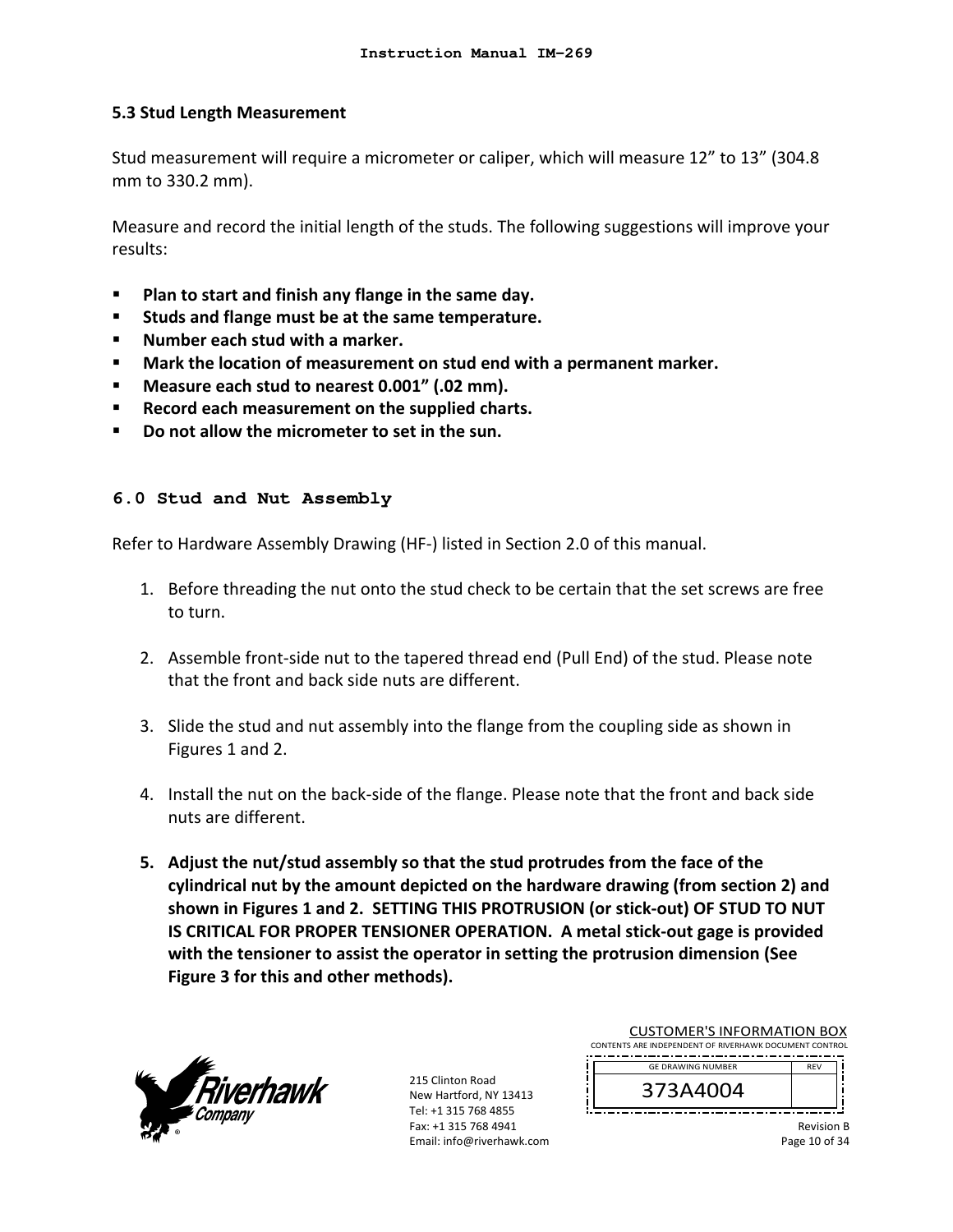

6. Hand tighten the back‐side nut, without turning the stud or front‐side nut, to a snug fit.



| <b>CUSTOMER'S INFORMATION BOX</b><br>CONTENTS ARE INDEPENDENT OF RIVERHAWK DOCUMENT CONTROL |                                    |
|---------------------------------------------------------------------------------------------|------------------------------------|
| <b>GF DRAWING NUMBER</b>                                                                    | <b>RFV</b>                         |
| 373A4004                                                                                    |                                    |
|                                                                                             | <b>Revision B</b><br>Page 11 of 34 |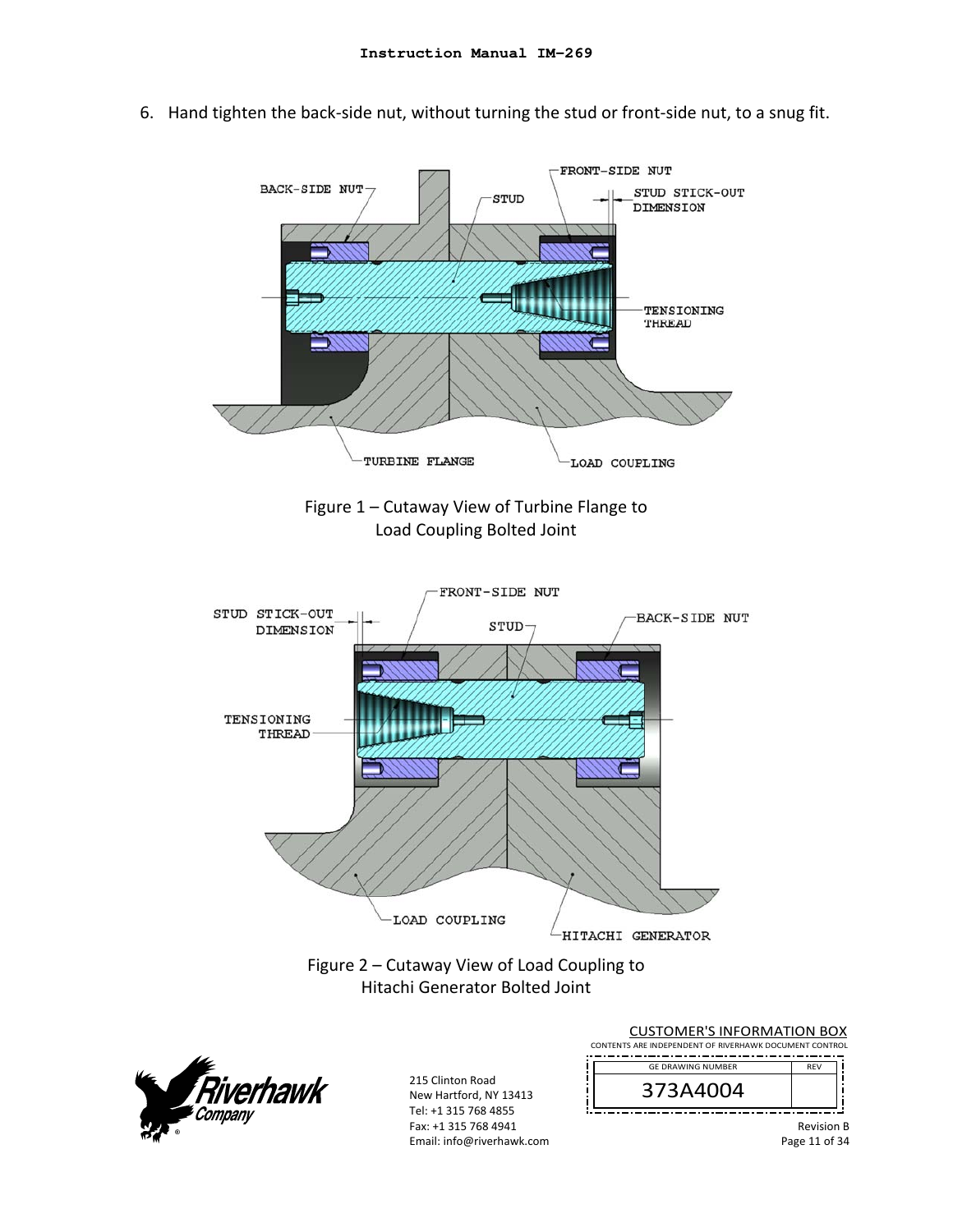

**Stick‐Out Gage Drop Gage** 





**Digital Calipers** 

Figure 3 – Pictures of a Stick‐Out Measurement Methods

## **7.0 Assembly of Hydraulic Tensioner Equipment**

## **7.1 Check Hydraulic Equipment**

## **7.1.1 Check Hydraulic Tensioners**

Clean puller screw and check for any debris and dents.



215 Clinton Road New Hartford, NY 13413 Tel: +1 315 768 4855 Fax: +1 315 768 4941 Email: info@riverhawk.com

| <b>CUSTOMER'S INFORMATION BOX</b>                      |                   |  |  |  |
|--------------------------------------------------------|-------------------|--|--|--|
| CONTENTS ARE INDEPENDENT OF RIVERHAWK DOCUMENT CONTROL |                   |  |  |  |
| <b>GE DRAWING NUMBER</b>                               | <b>RFV</b>        |  |  |  |
| 373A4004                                               |                   |  |  |  |
|                                                        | <b>Revision B</b> |  |  |  |

Page 12 of 34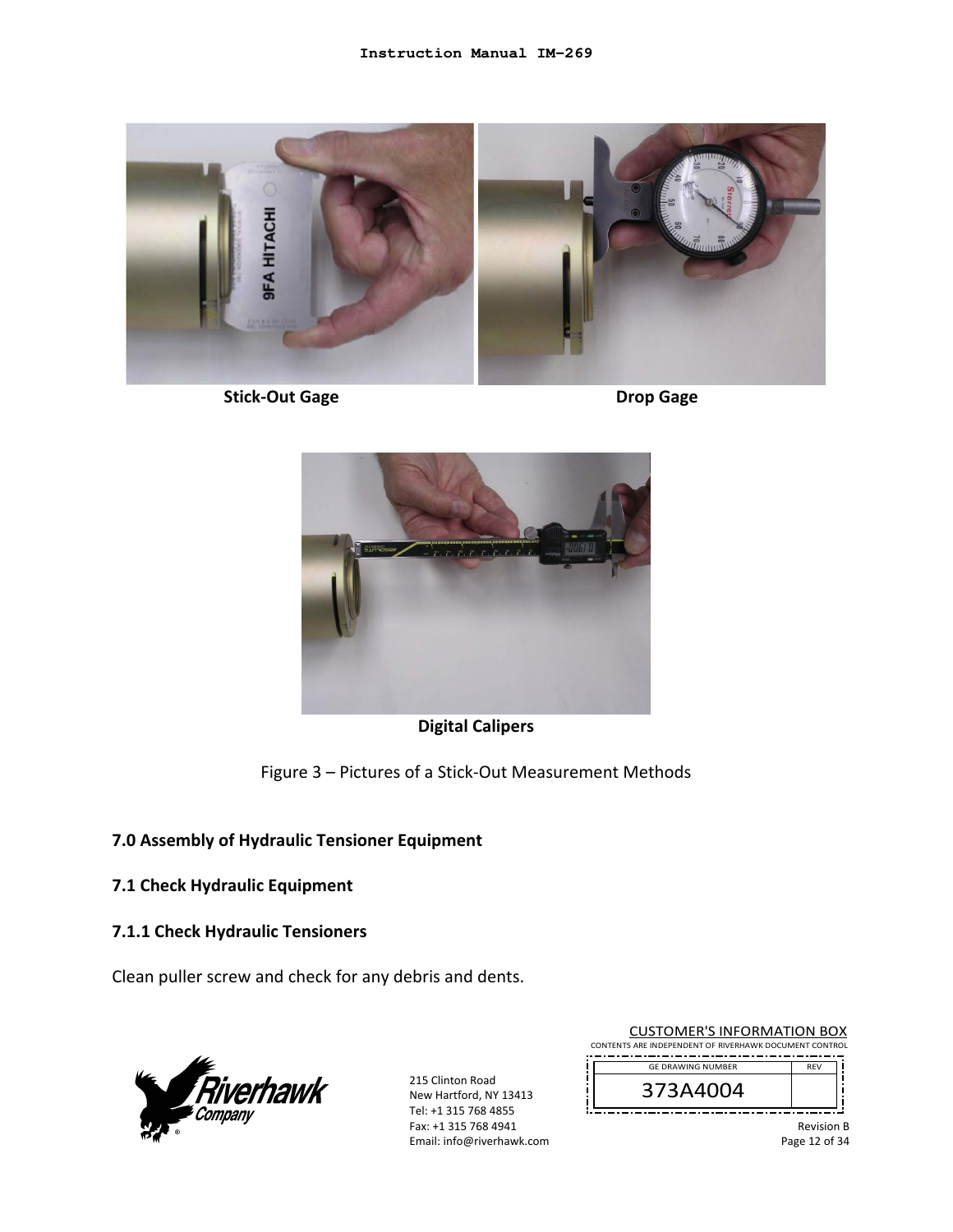Puller screw should be free to rotate and move back and forth.

Seam between cylinders closed tightly.

Inspect tensioner guard for any signs of damage. Bent guards should be replaced. Also, be sure the rubber pad is in place on the end of the guard, if missing, replace.

#### **7.1.2 Check Hydraulic Pump Kit**

The pump kit is shipped full of hydraulic oil. The pump reservoir cap is sealed for shipment.

Replace the grey shipping cap with the red plastic reservoir cap.

To use the pump, turn cap to the vent position and follow the operating instructions on the inside cover.

To prevent oil spillage, close cap when not in use. Lost oil should be replaced with Enerpac Hydraulic Oil. ISO 32 or equivalent hydraulic oil may be substituted.

Test pump by dead‐heading (leave port plug in place) and run pump – should hold steady pressure.



**Sample Picture of AP‐0532 Hydraulic Pump with hydraulic connection plugged for testing**



|                                                        | <b>CUSTOMER'S INFORMATION BOX</b> |            |  |  |
|--------------------------------------------------------|-----------------------------------|------------|--|--|
| CONTENTS ARE INDEPENDENT OF RIVERHAWK DOCUMENT CONTROL |                                   |            |  |  |
|                                                        | <b>GE DRAWING NUMBER</b>          | <b>RFV</b> |  |  |
|                                                        | 373A4004                          |            |  |  |
|                                                        |                                   |            |  |  |
|                                                        |                                   |            |  |  |

Revision B Page 13 of 34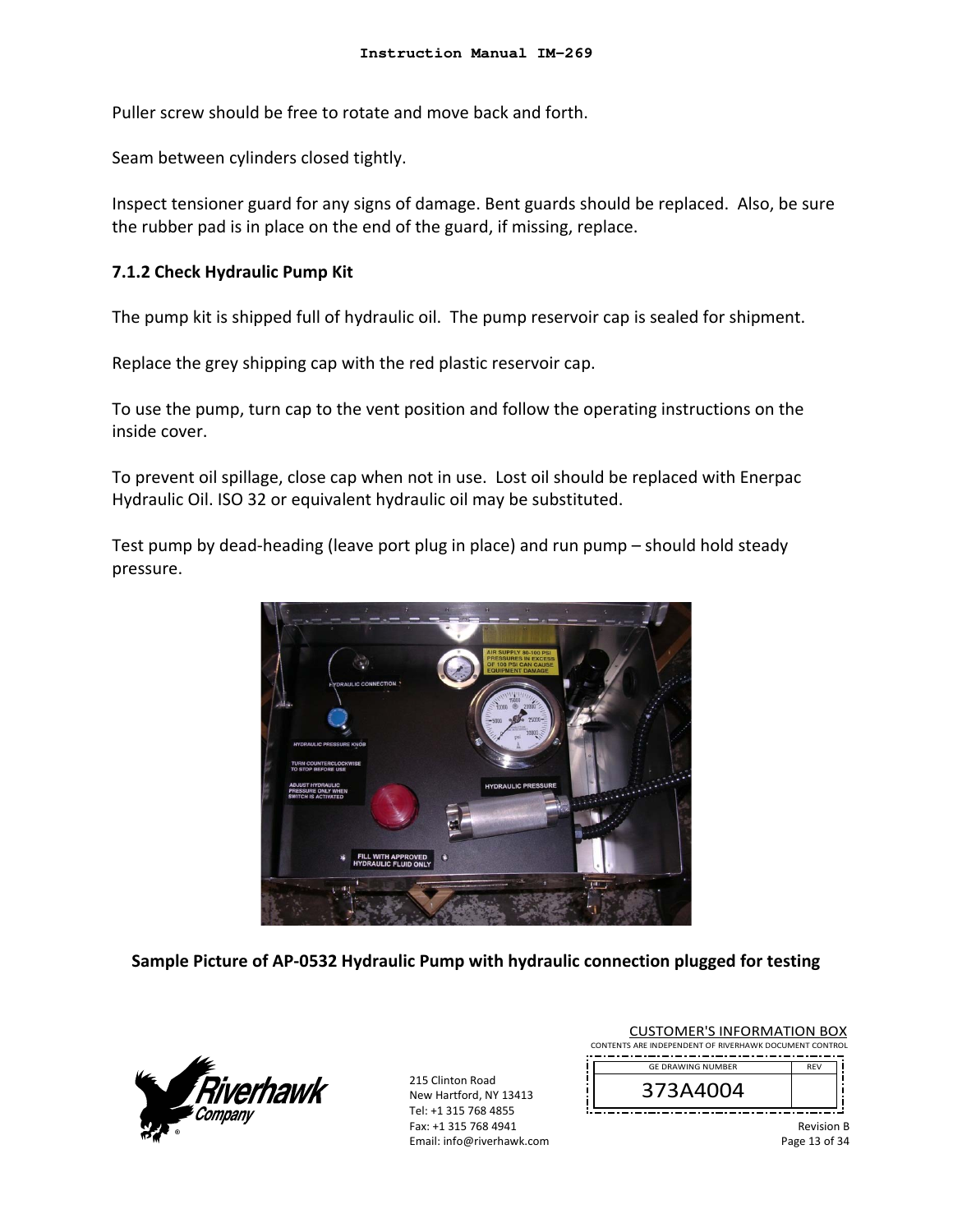



Riverhawk hydraulic pumps use a 1/4" High Pressure port to connect its hydraulic hoses. The hose connector is made from a three piece assembly: a gland nut, a collar, and a 1/4" tube or 1/4" hose end. (See Illustration 1)

To assembly the fitting, slide the gland nut over the 1/4" tube or 1/4" hose end. Turn the collar counter‐clockwise (**left hand** thread) on to the tube or hose end as shown in Illustration 1.



The collar should be placed .125" (3.2 mm) from the tip of the cone. (See Illustration 2) It may be necessary to adjust this collar with a set of vise‐ grip pliers. Be careful to not strip the threads off the tube or hose end.



Slide the gland nut down over the collar. (See Illustration 3) Insert the 1/4" tube or 1/4" hose end into the tensioner's quick coupler. While firmly holding the tube or hose end to stop it from rotating, turn the gland nut clockwise (**right hand** thread) and torque the gland nut to 25 FT‐LBS (34

### Tips:

N‐m).

- Make sure all parts are clean and free from debris.
- Protect the cone on the end of the 1/4" tube or 1/4" hose end from scratches as this is the sealing surface.
- Replace red plastic caps when finished to protect the threads and cone.





Revision B Page 14 of 34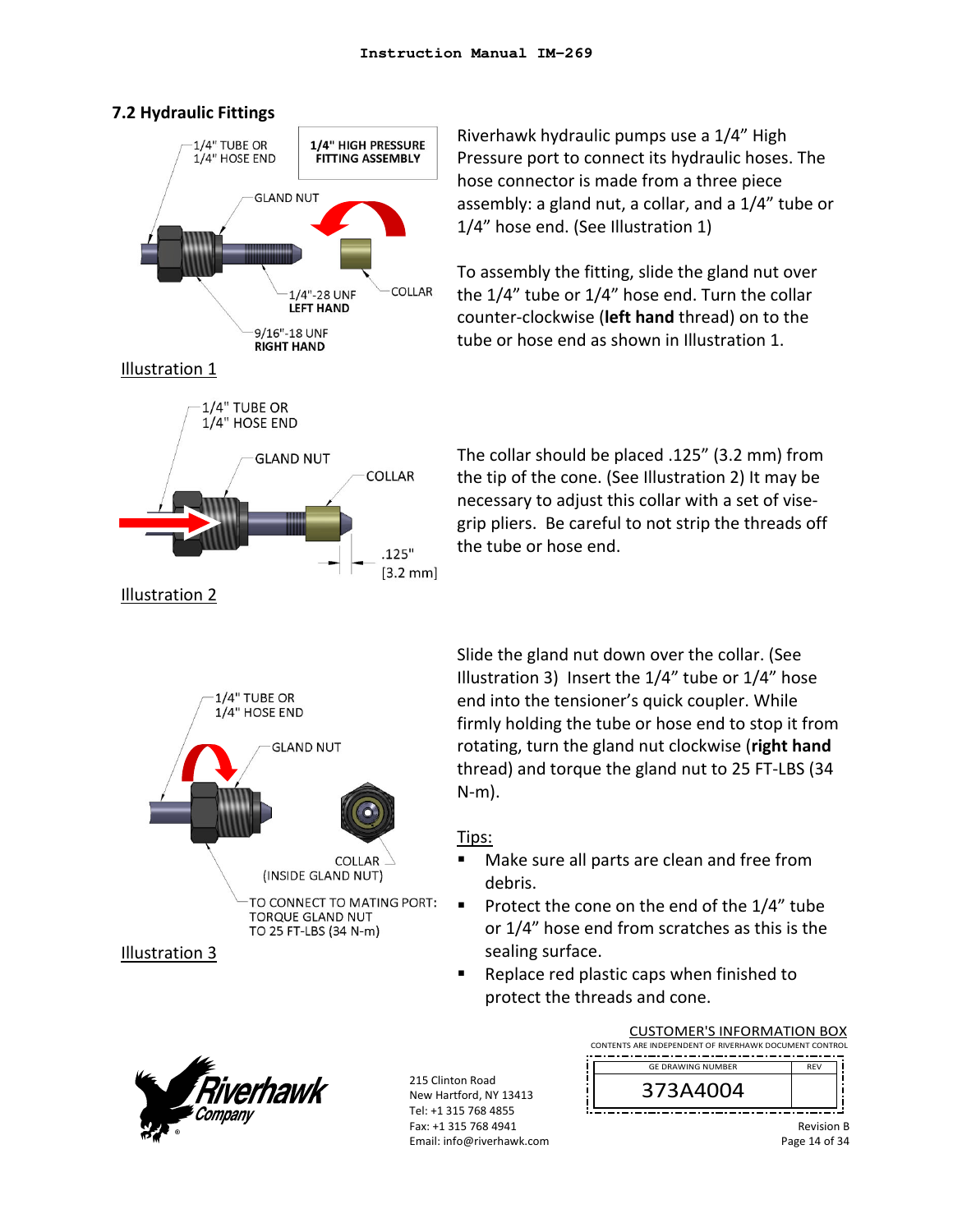#### **8.0 Assembly of Tensioner on Stud**

## **CAUTION**

The "9FA gas turbine to the load coupling" flange uses a different tensioner than the "load coupling to HITACHI generator" flange. Verify the correct tensioner is being used

Riverhawk tensioner **HT‐0445** is for the **GAS TURBINE SIDE ONLY**.

Riverhawk tensioner **HT‐5407** is for the **GENERATOR SIDE ONLY**.

#### **8.1 Handling of the Tensioner**

Rest the tensioner on top of the coupling shaft. Using a strap just long enough to go around the coupling shaft, attach each end to the handles of the tensioner. One way to do this is to attach the strap by looping the strap through itself and around the handle of the tensioner on one side then around the coupling shaft and finally attached to the handle on the other side with a D‐ shackle. This will help hold the tensioner in place should it fall off of the shaft. The strap also helps the operators move the tensioner around the shaft while tensioning.

If possible, use a 'Come‐along' or chain fall from the ceiling of the coupling room and attach it to the tensioner using a short strap wrapped through the handles and around the top of the tensioner. This will allow the operators to easily move the tensioner around the coupling shaft by supporting the weight of the tool.

### **8.2 Kit Assembly**

Assemble the hydraulic pump with its hose to the tensioner and bleed out the air per following instructions in section 8.3.



215 Clinton Road New Hartford, NY 13413 Tel: +1 315 768 4855 Fax: +1 315 768 4941 Email: info@riverhawk.com

| <b>CUSTOMER'S INFORMATION BOX</b>                      |            |  |
|--------------------------------------------------------|------------|--|
| CONTENTS ARE INDEPENDENT OF RIVERHAWK DOCUMENT CONTROL |            |  |
| <b>GF DRAWING NUMBER</b>                               | <b>RFV</b> |  |
|                                                        |            |  |



Revision B Page 15 of 34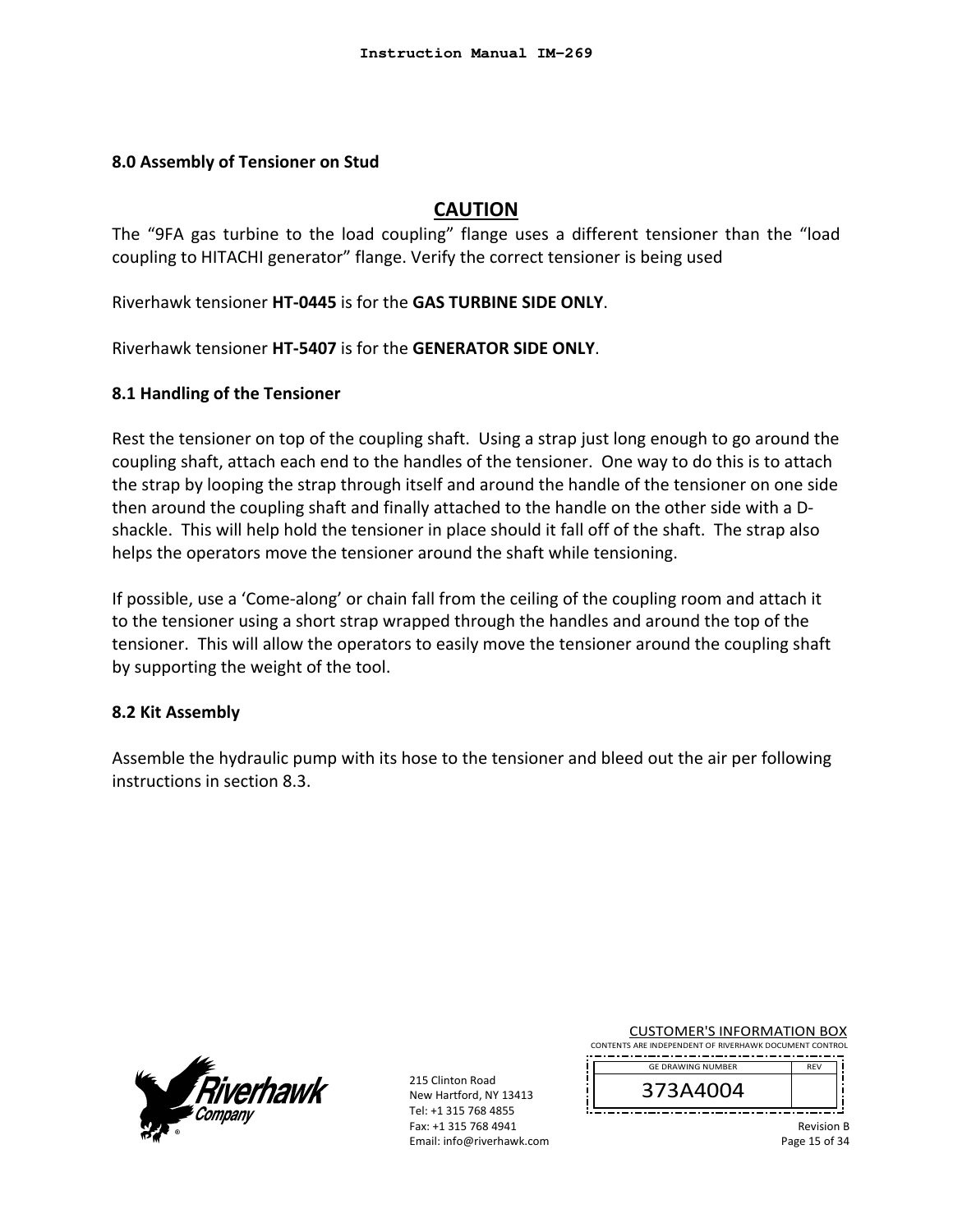

**Sample picture showing hose attached to a tensioner** 

**Note: Before threading the puller screw into the stud, carefully check the cleanliness of both the stud's and the puller screw's conical threads. Apply a light coat of clean turbine oil or a spray lubricant to the puller screw. Do not use "Never Seize" on the conical threads. This procedure will ease assembly and assure positive mating of the threads before tightening.** 

Refer to Tensioner Assembly drawing and photo for views of the tensioner to flange mounting. All tensioning will be performed on the coupling side of the flange connections.



215 Clinton Road New Hartford, NY 13413 Tel: +1 315 768 4855 Fax: +1 315 768 4941 Email: info@riverhawk.com

| <b>CUSTOMER'S INFORMATION BOX</b>                      |            |  |
|--------------------------------------------------------|------------|--|
| CONTENTS ARE INDEPENDENT OF RIVERHAWK DOCUMENT CONTROL |            |  |
| <b>GE DRAWING NUMBER</b>                               | <b>RFV</b> |  |
| 373A4004                                               |            |  |

Revision B Page 16 of 34

—— 1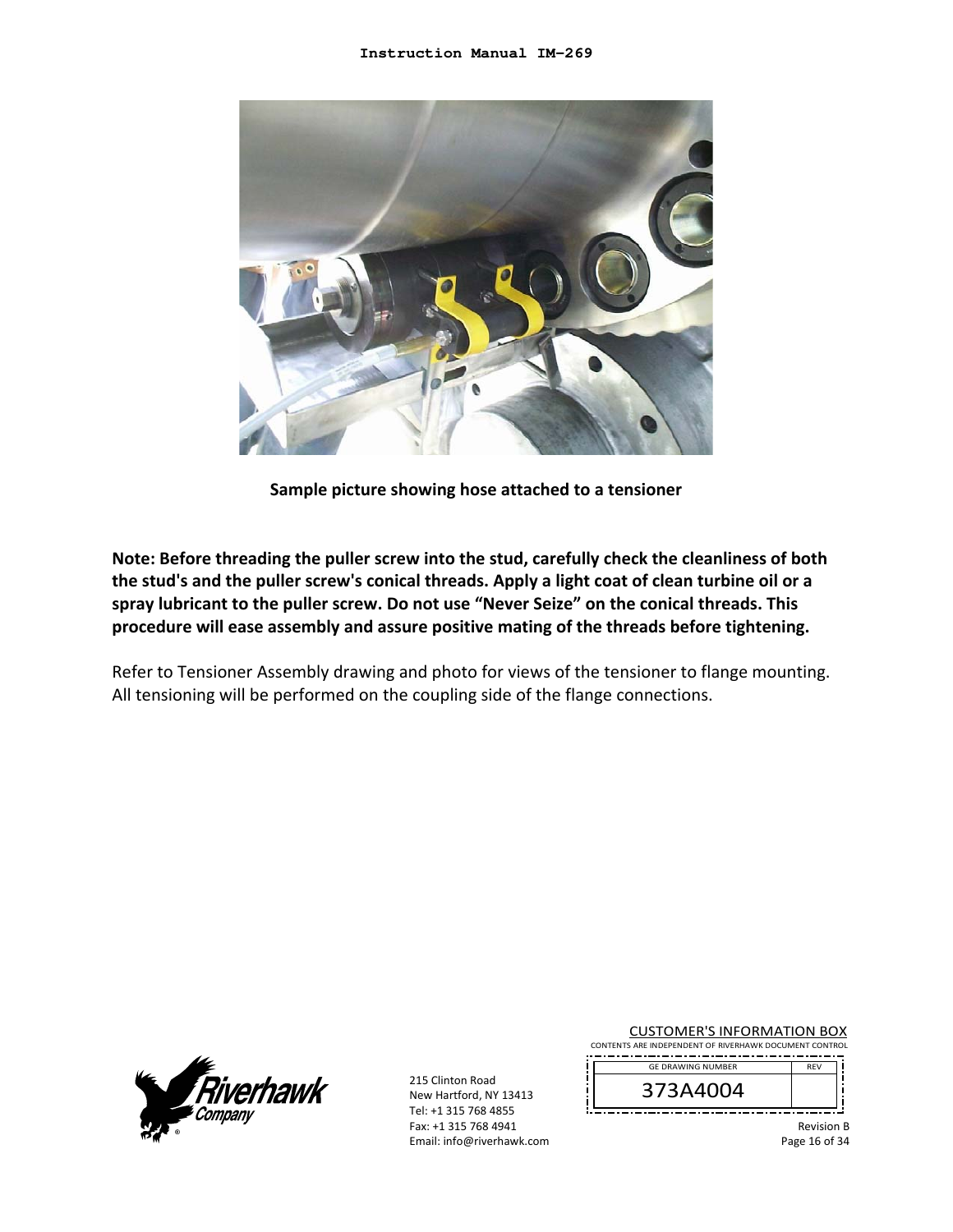

Figure of HT‐0445 Tensioner



| <b>CUSTOMER'S INFORMATION BOX</b><br>CONTENTS ARE INDEPENDENT OF RIVERHAWK DOCUMENT CONTROL |                   |
|---------------------------------------------------------------------------------------------|-------------------|
| <b>GE DRAWING NUMBER</b>                                                                    | <b>RFV</b>        |
| 373A4004                                                                                    |                   |
|                                                                                             | <b>Revision B</b> |

Page 17 of 34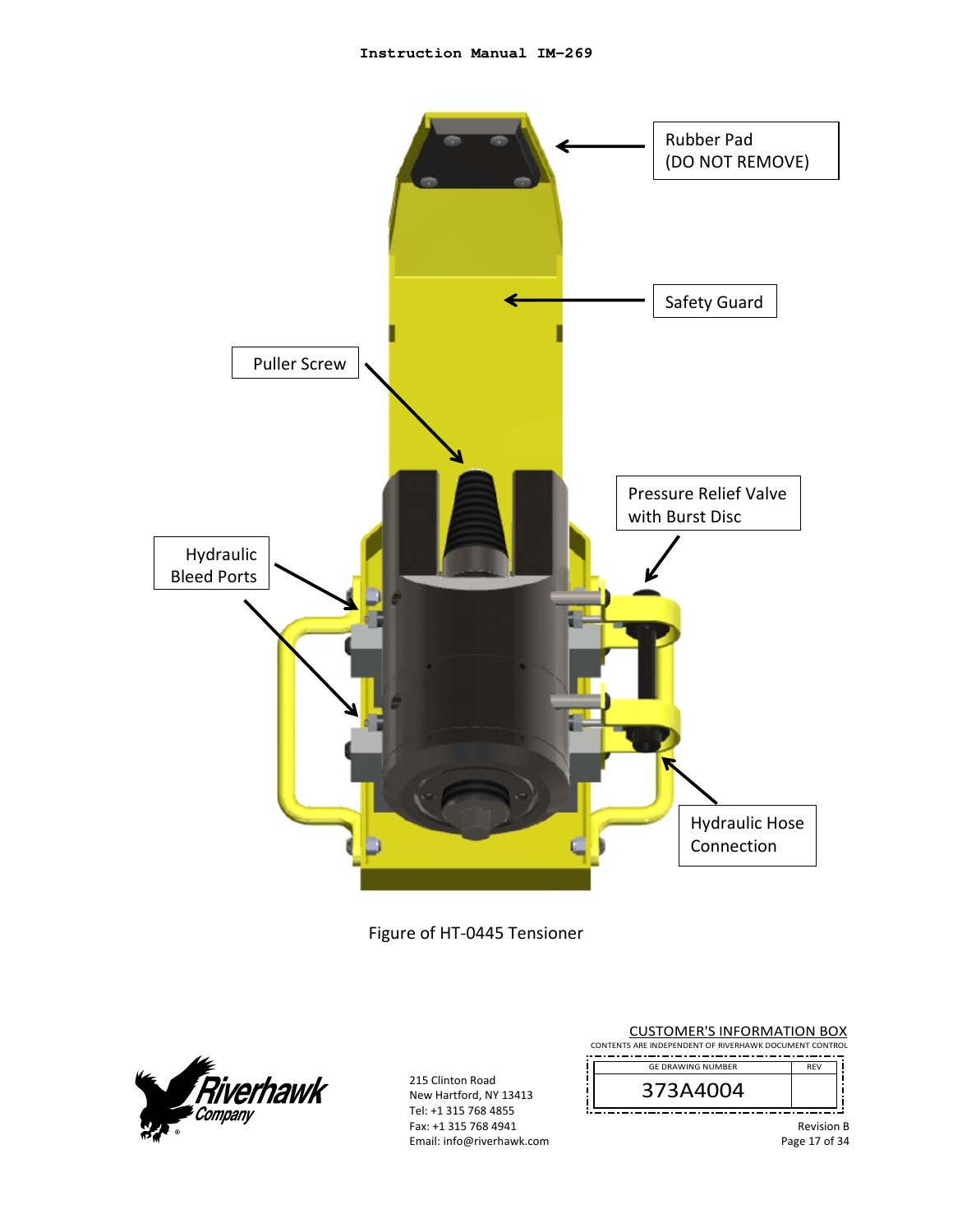

Figure of HT‐5407 Tensioner



| <b>CUSTOMER'S INFORMATION BOX</b><br>CONTENTS ARE INDEPENDENT OF RIVERHAWK DOCUMENT CONTROL |                   |
|---------------------------------------------------------------------------------------------|-------------------|
| <b>GF DRAWING NUMBER</b>                                                                    | <b>RFV</b>        |
| 373A4004                                                                                    |                   |
|                                                                                             | <b>Revision B</b> |
|                                                                                             | Page 18 of 34     |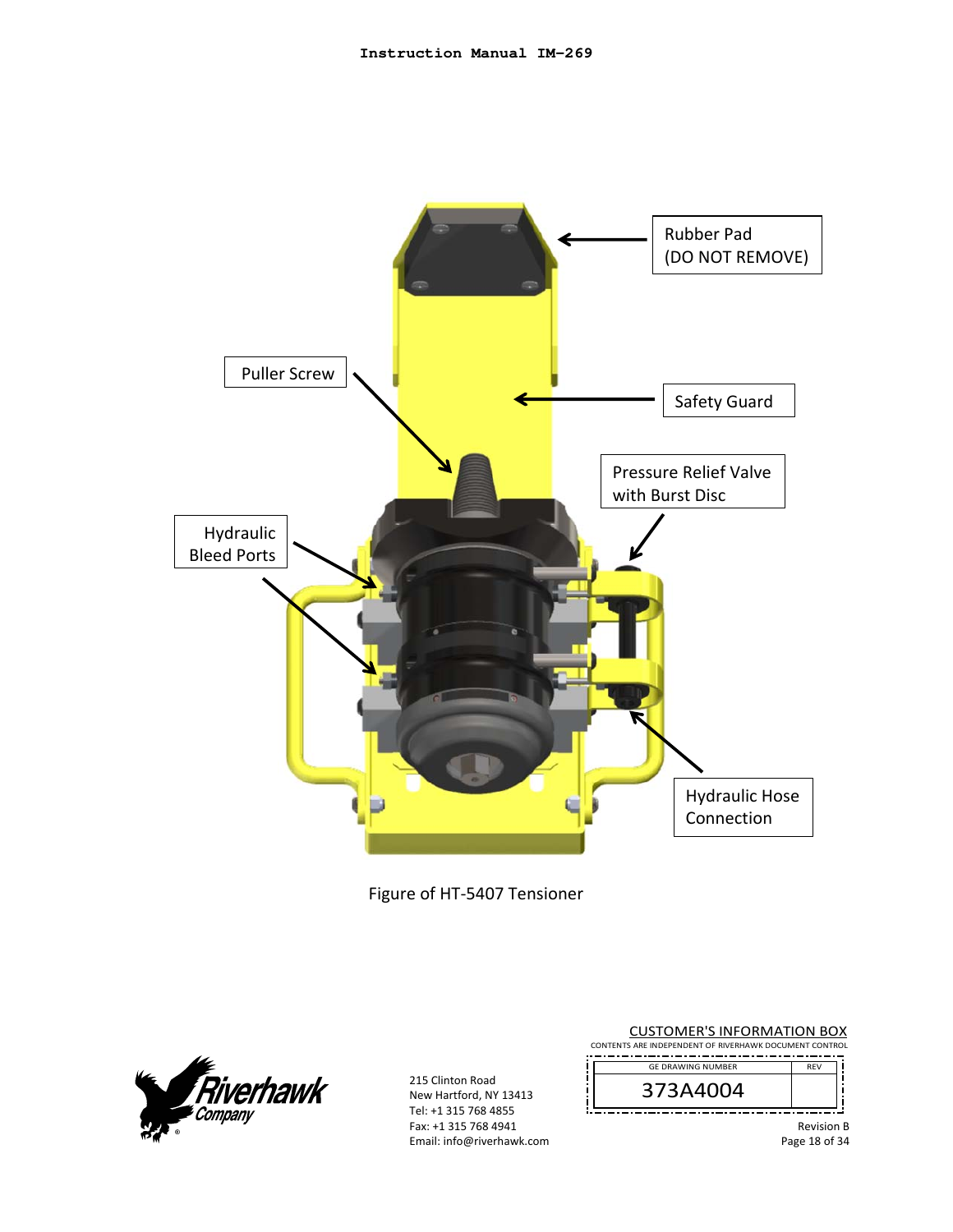Assembly sequence is as follows:

- Place the spanner ring (different for each end turbine or generator) over the puller screw on the tensioner.
- Place and hold the tensioner assembly over the end of the stud to be tightened.



- Slide the puller screw in to the tapered thread of the stud and hand tighten. **Be sure not to cross thread assembly.**
- Hold the stud steady with a 1/2" hex key wrench and lightly tighten the puller screw into the conical thread of the stud with a wrench.
- Place the spanner ring on the cylindrical nut located on the stud.
- At this point the Tensioner Assembly **MUST BE FREE TO ROTATE,** the puller screw must be tight in the stud**. DO NOT BACK OFF PULLER SCREW.**

**If the tensioner is not free to rotate when the puller screw is tight then, either (1) the stud is not properly positioned in the flange and recheck the stick‐out length and reposition the nuts, or (2) The tensioner is damaged and must be returned for repair.** 

## **CAUTION**

**Personal injury and equipment damage can occur if the puller screw is not securely engaged with the tapered thread of the stud. Proper engagement is achieved when the puller screw is tight in the stud and the Tensioner Assembly is free to rotate.**

**8.3 Bleeding Hydraulic System** 

Follow the tensioner assembly instructions of Section 8.0



215 Clinton Road New Hartford, NY 13413 Tel: +1 315 768 4855 Fax: +1 315 768 4941 Email: info@riverhawk.com

| CONTENTS ARE INDEPENDENT OF RIVERHAWK DOCUMENT CONTROL<br><b>GE DRAWING NUMBER</b><br><b>RFV</b><br>373A4004 | <b>CUSTOMER'S INFORMATION BOX</b> |  |  |  |
|--------------------------------------------------------------------------------------------------------------|-----------------------------------|--|--|--|
|                                                                                                              |                                   |  |  |  |
|                                                                                                              |                                   |  |  |  |
|                                                                                                              |                                   |  |  |  |
|                                                                                                              |                                   |  |  |  |

Revision B Page 19 of 34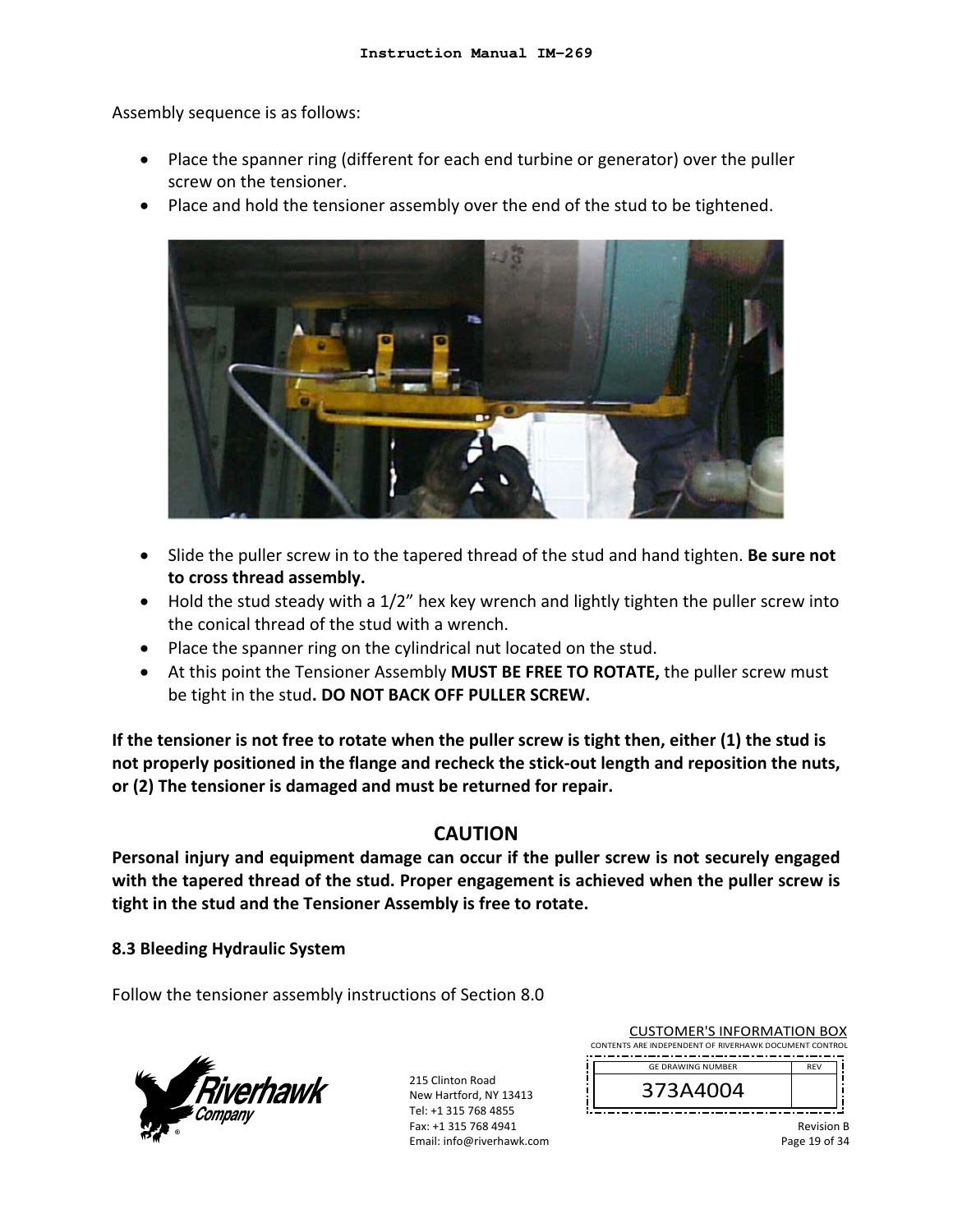## **TO AVOID FAILURE, ENSURE SAFETY AND PROPER OPERATION THE TENSIONER ASSEMBLY MUST BE MOUNTED ON THE STUD BEFORE BLEEDING THE SYSTEM AND TENSIONING BEGINS.**

The tensioner has four ports, one for pressurizing, two for bleeding the system and a fourth pressure relief port. To facilitate bleeding, start by first mounting the tensioner at the 9 o'clock stud position. Also, make sure that the pump is always situated below the tensioner assembly.

The tensioner is equipped with 5/8" hex coned stem bleeder fittings installed in the bleeder ports. With these two fittings loosened simultaneously, stroke the pump repeatedly until the streams of oil exiting the tool from each port are free of air, then retighten the fittings.

**Note:** The hose is stiff; use of this tooling can be simplified by temporarily mounting the tensioner on one stud prior to final tightening of fittings. This will reduce the tendency for the fittings to loosen during use.

### **9.0 Stud Tensioning**

The studs will be tensioned in two steps, at 50% pressure and at final pressure. Follow the tensioning sequence for each flange joint as defined on the data sheets found at the end of this manual

### **WARNING**

## **The safety cage MUST be in place and hands kept out of designated areas at all times when the tensioner is pressurized otherwise personal injury can occur.**

### **9.1 Tensioning at 50% pressure**

After the tensioner is properly installed apply hydraulic pressure to the tool. Bring the pressure to the 50% level in accordance with the following table.

| <b>Flange Position</b>       | <b>Stud Size</b> | 50% Pressure | 50% Stretch    |
|------------------------------|------------------|--------------|----------------|
| Turbine to Coupling          | $2 - 3/4"$       | 10000 psi    | Do not measure |
|                              | $[71$ mm]        | [690 bar]    | Do not use     |
| <b>Coupling to Generator</b> | $2 - 3/4"$       | 8000 psi     | Do not measure |
|                              | $[71$ mm]        | [550 bar]    | Do not use     |



215 Clinton Road New Hartford, NY 13413 Tel: +1 315 768 4855 Fax: +1 315 768 4941 Email: info@riverhawk.com

| CONTENTS ARE INDEPENDENT OF RIVERHAWK DOCUMENT CONTROL |
|--------------------------------------------------------|
|                                                        |
| <b>RFV</b><br><b>GE DRAWING NUMBER</b>                 |
| 373A4004                                               |

Revision B Page 20 of 34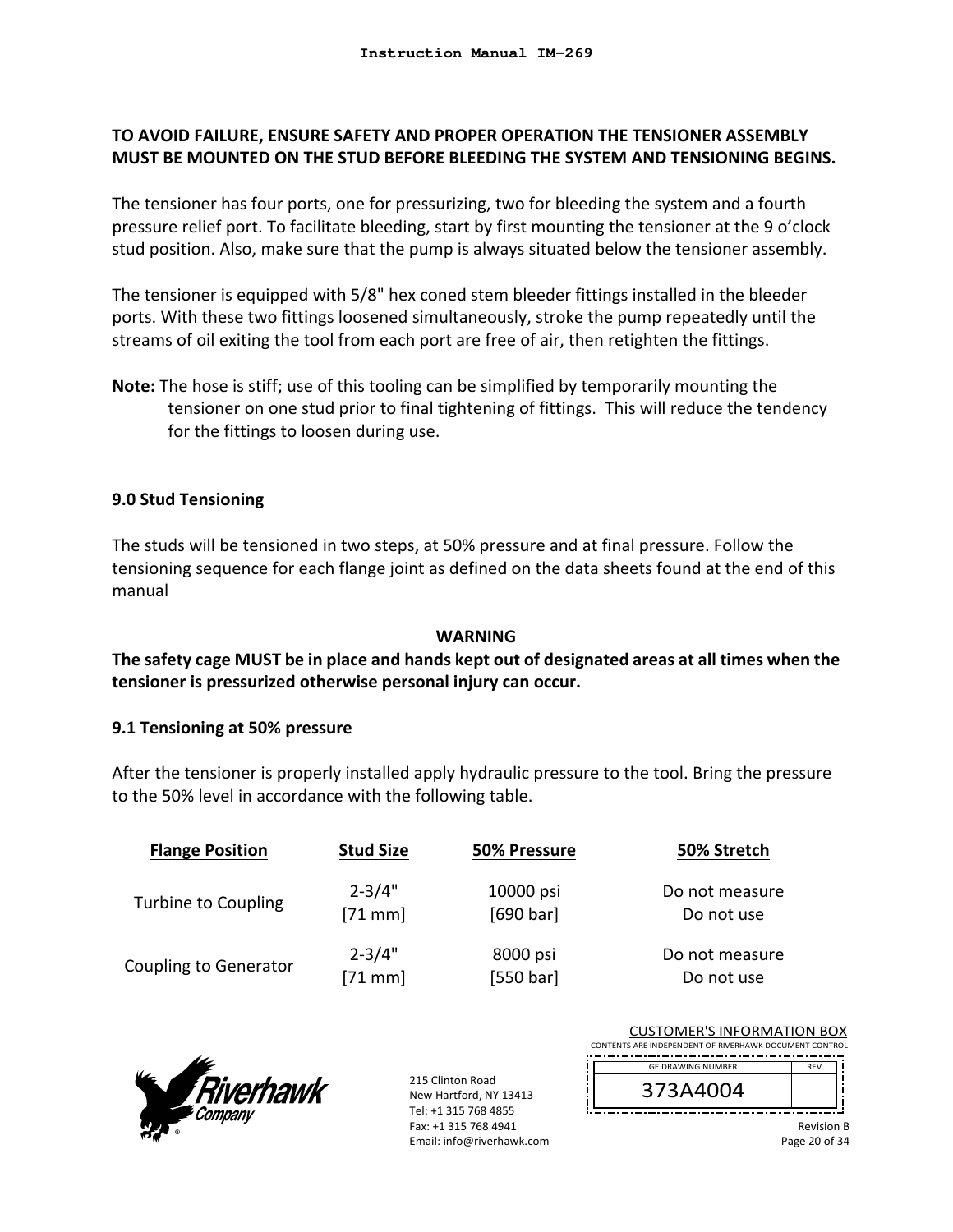Turn the cylindrical nut using the spanner ring and pin wrench until it bottoms on the flange.

#### **9.2 Removing the Tensioner from an Installed Stud**

The tensioner removal is accomplished by the follows steps:

- 1. Release the hydraulic pressure by either releasing the hand switch on the AP‐0532 Pump Kit or by opening the valve on the MP‐0130 Manual Pump Kit and leave the valve open.
- 2. Unscrew the puller screw using a wrench and breaker bar. Do not use an impact wrench as this can damage the tensioner.
- 3. Move the tool to the next stud/nut assembly to be tensioned, following the sequence/pattern as defined on the supplied data sheets.

### **9.3 Tensioning at Final Pressure**

Repeat the pulling and tightening procedure stated above at full pressure.

Turn the cylindrical nut using the spanner ring and pin wrench until it bottoms on the flange.

Measure the length of the each stud after all of the studs have been fully tensioned. The final pressure and required stretch values are listed in the following table:

| <b>Flange Position</b>       | <b>Stud Size</b> | <b>Final Pressure</b> | <b>Final Stretch</b>                  |
|------------------------------|------------------|-----------------------|---------------------------------------|
| <b>Turbine to Coupling</b>   | $2 - 3/4"$       | 17000 psi             | $0.022" - 0.024"$                     |
|                              | $[71$ mm]        | $[1170 \text{ bar}]$  | $[0.56$ mm - 0.61 mm]                 |
| <b>Coupling to Generator</b> | $2 - 3/4"$       | 16000 psi             | $0.011" - 0.013"$                     |
|                              | $[71$ mm]        | [1100 bar]            | $[0.28 \text{ mm} - 0.33 \text{ mm}]$ |

**Note:** Before threading the puller screw into the stud, carefully check the cleanliness of both the stud's and the puller screw's conical threads. Be sure to remove all dirt from the root of the studs' conical threads. Apply a light coat of clean turbine oil or spray lubricant to the puller screw. Do not use "Never Seize" on the conical threads. This procedure will ease assembly and assure positive mating of the threads before tightening. **DO NOT BACK OFF THE PULLER SCREW.**



215 Clinton Road New Hartford, NY 13413 Tel: +1 315 768 4855 Fax: +1 315 768 4941 Email: info@riverhawk.com

| <b>CUSTOMER'S INFORMATION BOX</b>                      |                   |  |  |
|--------------------------------------------------------|-------------------|--|--|
| CONTENTS ARE INDEPENDENT OF RIVERHAWK DOCUMENT CONTROL |                   |  |  |
| <b>GE DRAWING NUMBER</b>                               | <b>RFV</b>        |  |  |
| 373A4004                                               |                   |  |  |
|                                                        | <b>Revision B</b> |  |  |

Page 21 of 34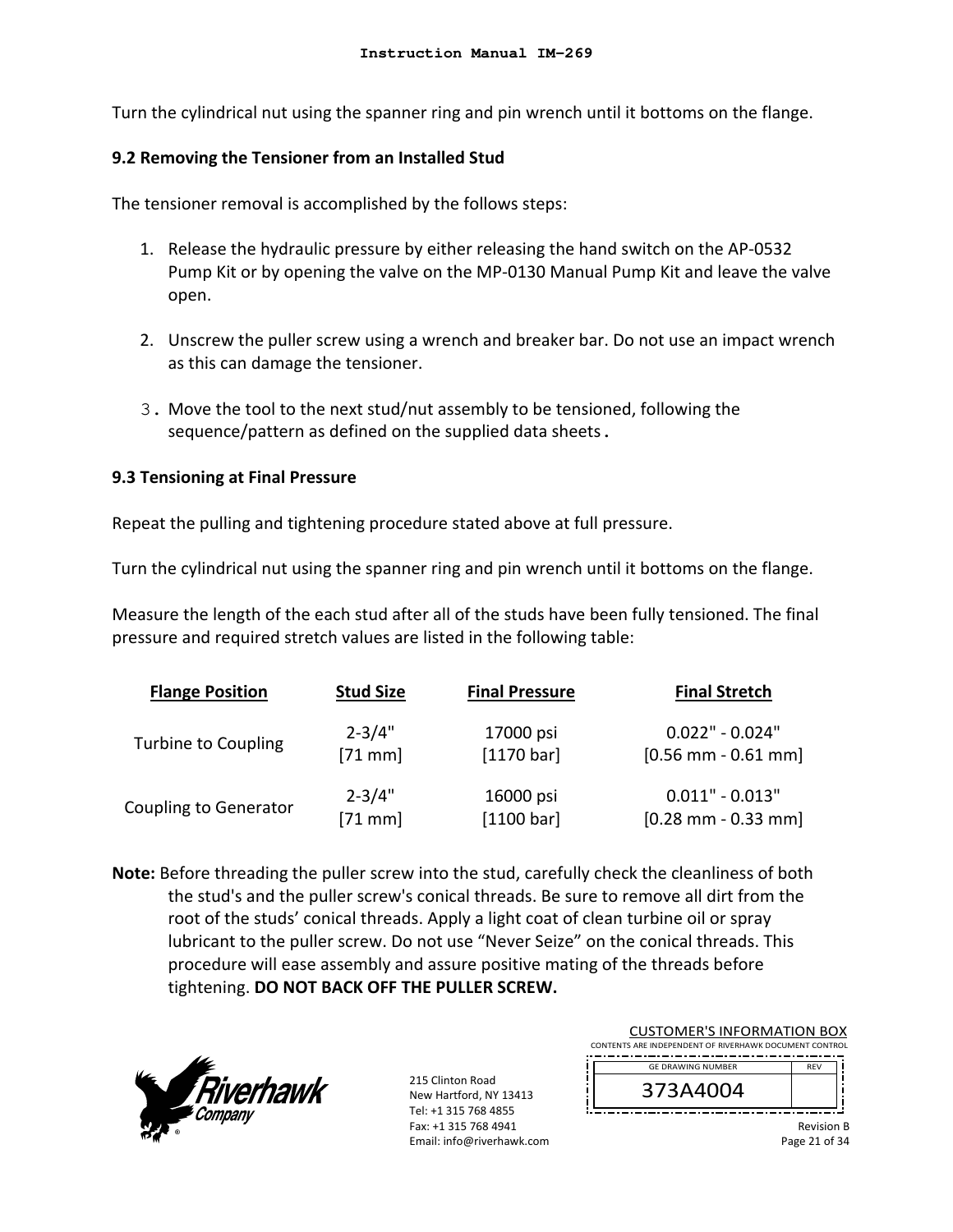### **CAUTION**

DO NOT EXCEED THE MAXIMUM PRESSURE VIBROSCRIBED ON THE PULLER BODY. Excessive pressure can damage the stud and puller screw.

Have the final stretch values approved by the supervisor responsible for the installation.

### **10.0 Thread Locking**

Once pulling and tensioning is completed all stud nuts must be locked in position. Mechanical Locknuts have two set screws located in the top face (see Figure 4).



Figure 4 – Mechanical Locknut

Once the nut has been seated with the spanner ring and pin wrench, torque the set screws to the values specified in the following table.

When seated and torqued to the values specified the load created by the set screw moves the nut's thread to create the locking action.



215 Clinton Road New Hartford, NY 13413 Tel: +1 315 768 4855 Fax: +1 315 768 4941 Email: info@riverhawk.com

| <b>CUSTOMER'S INFORMATION BOX</b>                      |                   |  |  |
|--------------------------------------------------------|-------------------|--|--|
| CONTENTS ARE INDEPENDENT OF RIVERHAWK DOCUMENT CONTROL |                   |  |  |
| <b>GE DRAWING NUMBER</b>                               | <b>RFV</b>        |  |  |
| 373A4004                                               |                   |  |  |
|                                                        | <b>Revision B</b> |  |  |

Page 22 of 34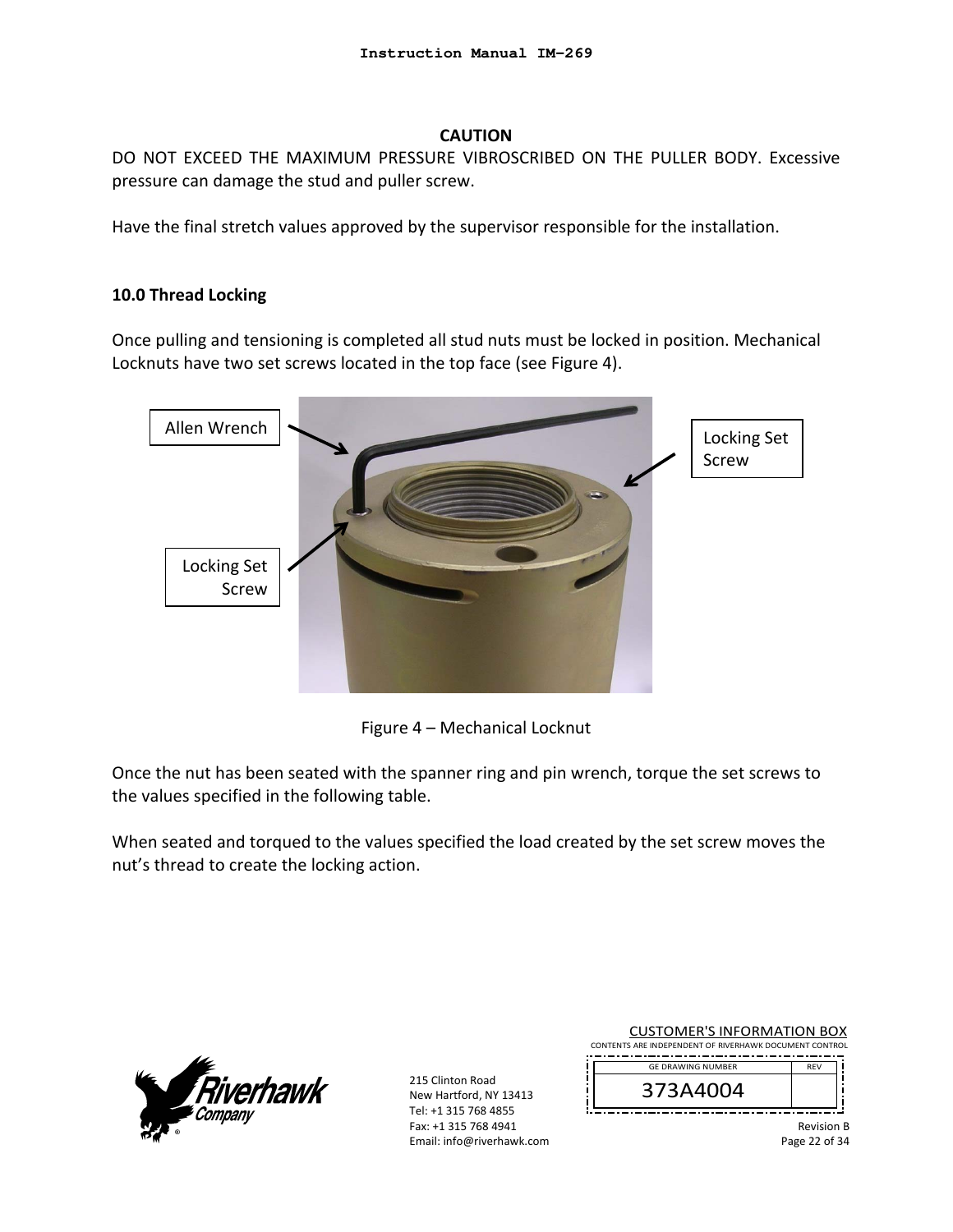| <b>Stud Size</b>       | <b>Set Screw Size</b> | <b>Torque</b>                                      |
|------------------------|-----------------------|----------------------------------------------------|
| $2 - 1/4"$<br>$[58$ mm | $1/4$ "-28 UN         | $70$ in lbs - 80 in lbs<br>$[7.9 N·m - 9.0 N·m]$   |
| $2 - 3/4"$<br>$[71$ mm | $3/8$ "-24 UN         | 200 in lbs - 250 in lbs<br>$[22.6 N·m - 28.2 N·m]$ |

### **11.0 Windage Plug Installation**

## **11.1 Turbine Side Windage Plugs**



1. Using a 1/2" [12.7 mm] Allen wrench, thread windage plug fully into the stud's conical thread.



215 Clinton Road New Hartford, NY 13413 Tel: +1 315 768 4855 Fax: +1 315 768 4941 Email: info@riverhawk.com

| <b>CUSTOMER'S INFORMATION BOX</b><br>CONTENTS ARE INDEPENDENT OF RIVERHAWK DOCUMENT CONTROL |            |  |
|---------------------------------------------------------------------------------------------|------------|--|
|                                                                                             |            |  |
| <b>GF DRAWING NUMBER</b>                                                                    | <b>RFV</b> |  |
|                                                                                             |            |  |
| 373A4004                                                                                    |            |  |

Page 23 of 34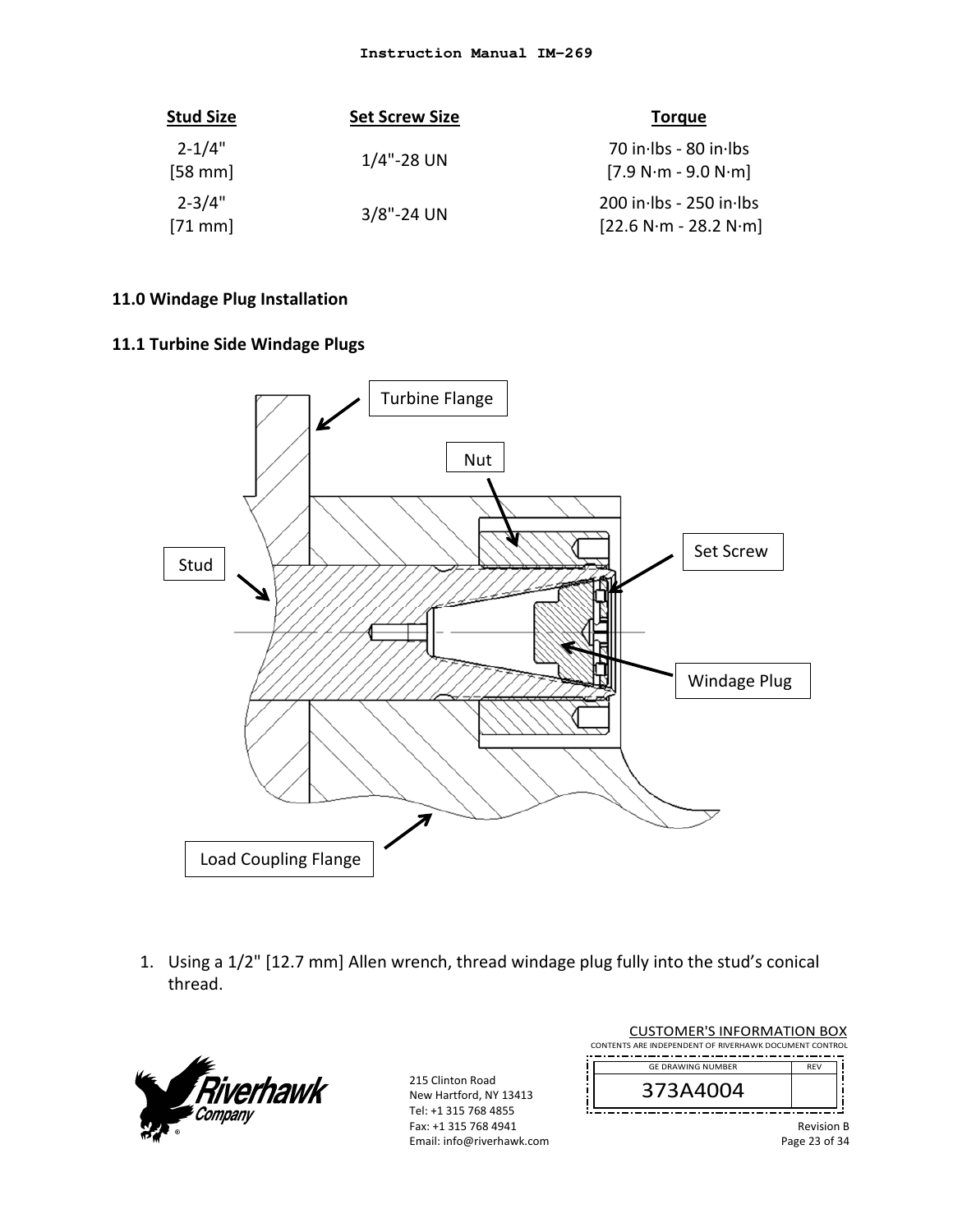- 2. Torque the plug to 200‐250 in‐lbs [22.6‐28.2 N‐m].
- 3. Torque the plug's two set screws to 80‐90 in‐lbs [9.0‐10.2 N‐m].

## **CAUTION**

The windage plugs must rest a minimum of .06" [1.5 mm] below the end of the stud

#### **11.2 Generator Side Windage Plugs**



1. Using a 1/2" [12.7 mm] Allen wrench, thread windage plug fully into the stud's conical thread.



| <b>CUSTOMER'S INFORMATION BOX</b> |                                                        |                   |
|-----------------------------------|--------------------------------------------------------|-------------------|
|                                   | CONTENTS ARE INDEPENDENT OF RIVERHAWK DOCUMENT CONTROL |                   |
|                                   | <b>GE DRAWING NUMBER</b>                               | <b>RFV</b>        |
|                                   | 373A4004                                               |                   |
|                                   |                                                        | <b>Revision B</b> |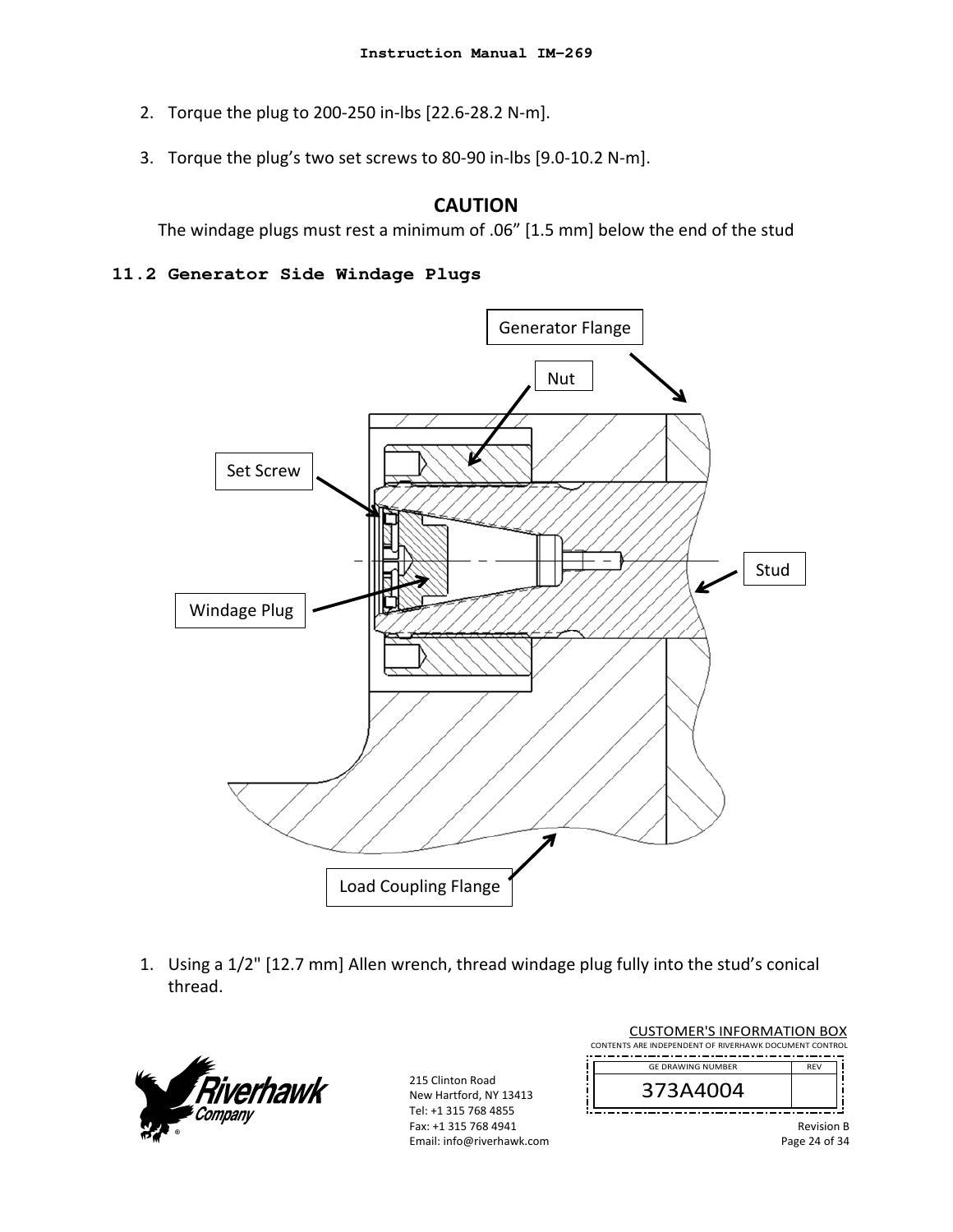- 2. Torque the plug to 200‐250 in‐lbs [22.6‐28.2 N‐m].
- 3. Torque the plug's set screws to 25‐35 in‐lbs [3‐4 N‐m].

## **CAUTION**

The windage plugs must rest a minimum of .06" [1.5 mm] below the end of the stud

### **12.0 Stud and Nut Removal**

Begin by checking the stick‐out dimension of the installed studs. The installed stick‐out dimension should be less than the un‐installed stick out dimension (see drawings in Section 2.0) plus twice the stretch value from Section 9.3. If the stick-dimensions are high, contact Riverhawk for the special instructions.

#### **12.1 Removal of Windage Plugs**

- 1. Remove any dirt on or around the windage plug in the stud.
- 2. Torque the two set screws to release the mechanical locking feature.
- 3. Using a 1/2" Allen wrench, torque the windage plug to remove it from the stud

See section 11.0 for diagrams.

### **12.2 Removal of Assemblies with Mechanical Locknuts**

- 1. Using a wire brush, GT‐4253, and shop air clean the internal tapered thread of the stud to remove any debris/deposits which may have accumulated during service as described in section 5.2.2.
- 2. With an Allen‐wrench, loosen the two locking set screws but do not remove from the nut.



215 Clinton Road New Hartford, NY 13413 Tel: +1 315 768 4855 Fax: +1 315 768 4941 Email: info@riverhawk.com

| COSTONIER STINI ORIVIATION DOA                         |            |  |
|--------------------------------------------------------|------------|--|
| CONTENTS ARE INDEPENDENT OF RIVERHAWK DOCUMENT CONTROL |            |  |
| <b>GE DRAWING NUMBER</b>                               | <b>RFV</b> |  |
|                                                        |            |  |

CUSTOMER'S INFORMATION BOY



Revision B Page 25 of 34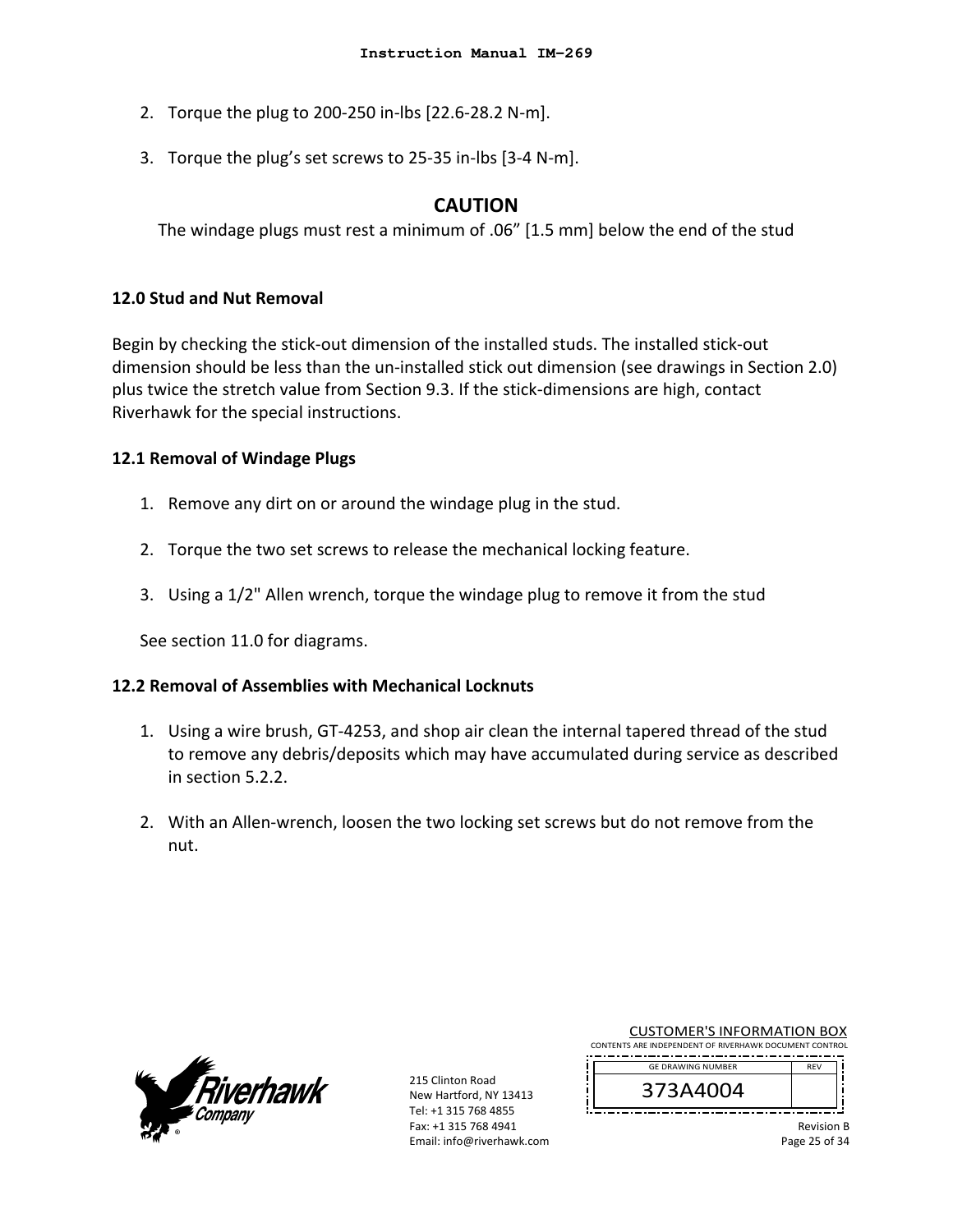

**Sample Picture of the loosening of a nut's set screws** 

- 3. Install the appropriate tensioner to the stud as described in Section 8.0.
- 4. Apply the appropriate hydraulic pressure. **REMEMBER: DO NOT BACK OFF THE PULLER SCREW.**

| <b>Flange Position</b>       | <b>Stud Size</b>        | <b>Removal Pressure</b> |
|------------------------------|-------------------------|-------------------------|
| Turbine to Coupling          | $2 - 3/4"$<br>$[71$ mm] | 17500 psi<br>[1210 bar] |
| <b>Coupling to Generator</b> | $2 - 3/4"$<br>$[71$ mm] | 16500 psi<br>[1140 bar] |

5. Using the spanner ring and pin wrench, loosen the nut, then release the pressure.

### **12.3 Removing the Tensioner from a Stud**

The tensioner removal is to accomplished by the follows steps:

1. Release the hydraulic pressure by either releasing the hand switch on the AP‐0532 Pump Kit or by opening the valve on the MP‐0130 Manual Pump Kit and leave the valve open.



| <b>CUSTOMER'S INFORMATION BOX</b>                      |            |  |
|--------------------------------------------------------|------------|--|
| CONTENTS ARE INDEPENDENT OF RIVERHAWK DOCUMENT CONTROL |            |  |
| <b>GE DRAWING NUMBER</b>                               | <b>RFV</b> |  |
| 373A4004                                               |            |  |
|                                                        |            |  |

Revision B Page 26 of 34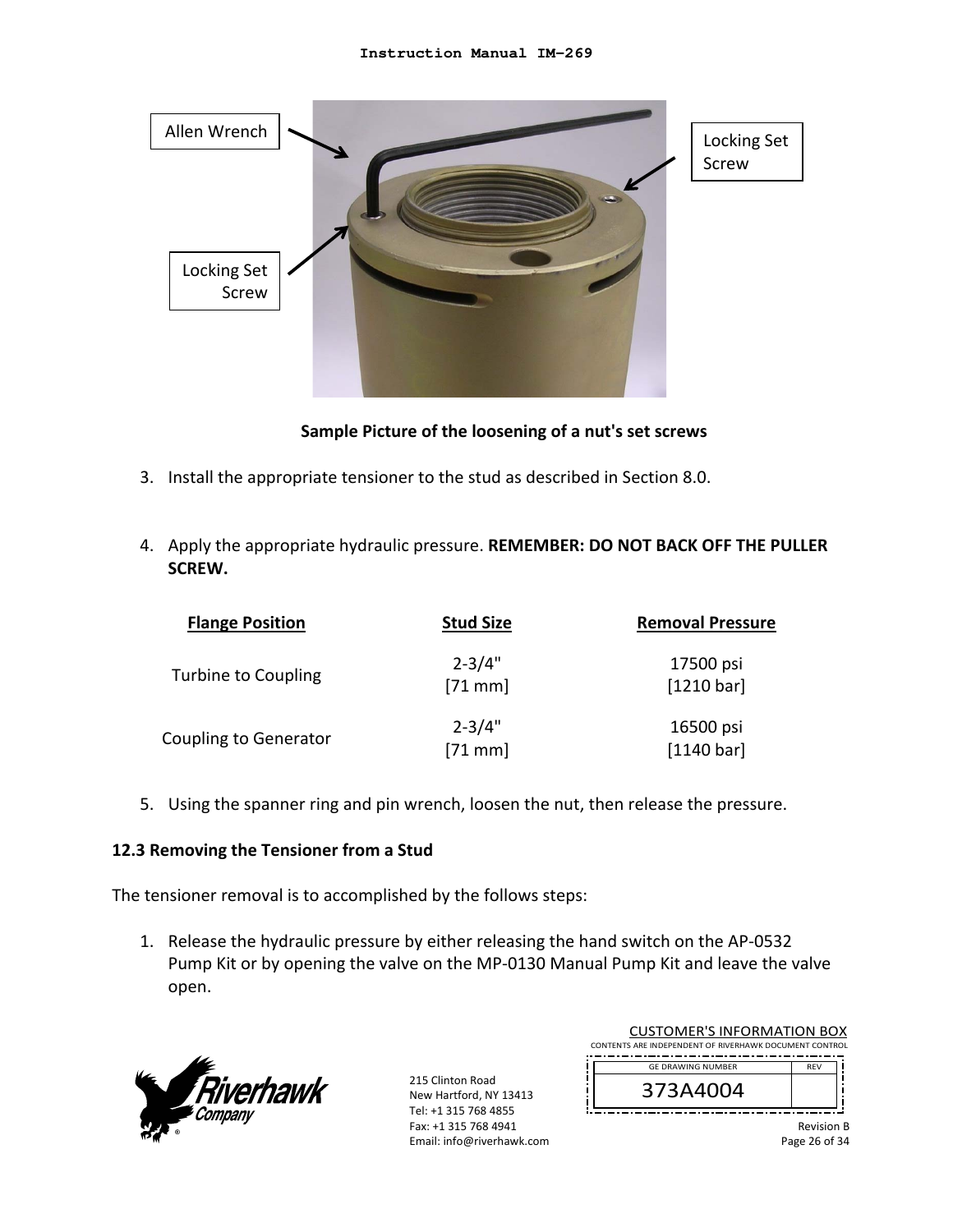- 2. Insert 1/2" hex Allen wrench into the back side of the stud to prevent the stud from rotating while you unscrew the puller screw.
- 3. Unscrew the puller screw using a wrench and, if necessary, a breaker bar. Do not use an impact wrench as this can damage the tensioner.
- 4. Move the tool to the next stud/nut assembly to be tensioned, following the sequence/pattern as defined on the supplied data sheets.

### **13.0 Storage Instructions**

Follow these directions to properly store your hydraulic tensioner and hydraulic pump kit for long term storage and shipment.

If any damage is observed, contact the Riverhawk Company to schedule a maintenance inspection.

### **13.1 Hydraulic Pump Kit Storage**

### **13.1.1 AP‐0532 Air‐Driven hydraulic pump**

Plug the pump's hydraulic port with the pump's metal plug.

The red oil reservoir cap should be removed and stored inside the pump with the extra air hose fittings.

Place the grey and black storage cap into the oil reservoir opening and tighten to secure the oil from spillage.

Check the hydraulic hose for any damage including bent hose ends and split outer lining. If any damaged is found, replace the hose immediately by contacting the Riverhawk Company.

Place red plastic end caps on the hose ends to protect the hose ends from damage.

Wind the hydraulic hose into a circle no smaller than 14" (360mm) and place into the original shipping container.

Place the hydraulic pump kit into the original shipping container.



215 Clinton Road New Hartford, NY 13413 Tel: +1 315 768 4855 Fax: +1 315 768 4941 Email: info@riverhawk.com

|                                                        | <b>CUSTOMER'S INFORMATION BOX</b> |            |  |
|--------------------------------------------------------|-----------------------------------|------------|--|
| CONTENTS ARE INDEPENDENT OF RIVERHAWK DOCUMENT CONTROL |                                   |            |  |
|                                                        | <b>GE DRAWING NUMBER</b>          | <b>RFV</b> |  |
|                                                        |                                   |            |  |
|                                                        | 373A4004                          |            |  |
|                                                        |                                   |            |  |

Revision B Page 27 of 34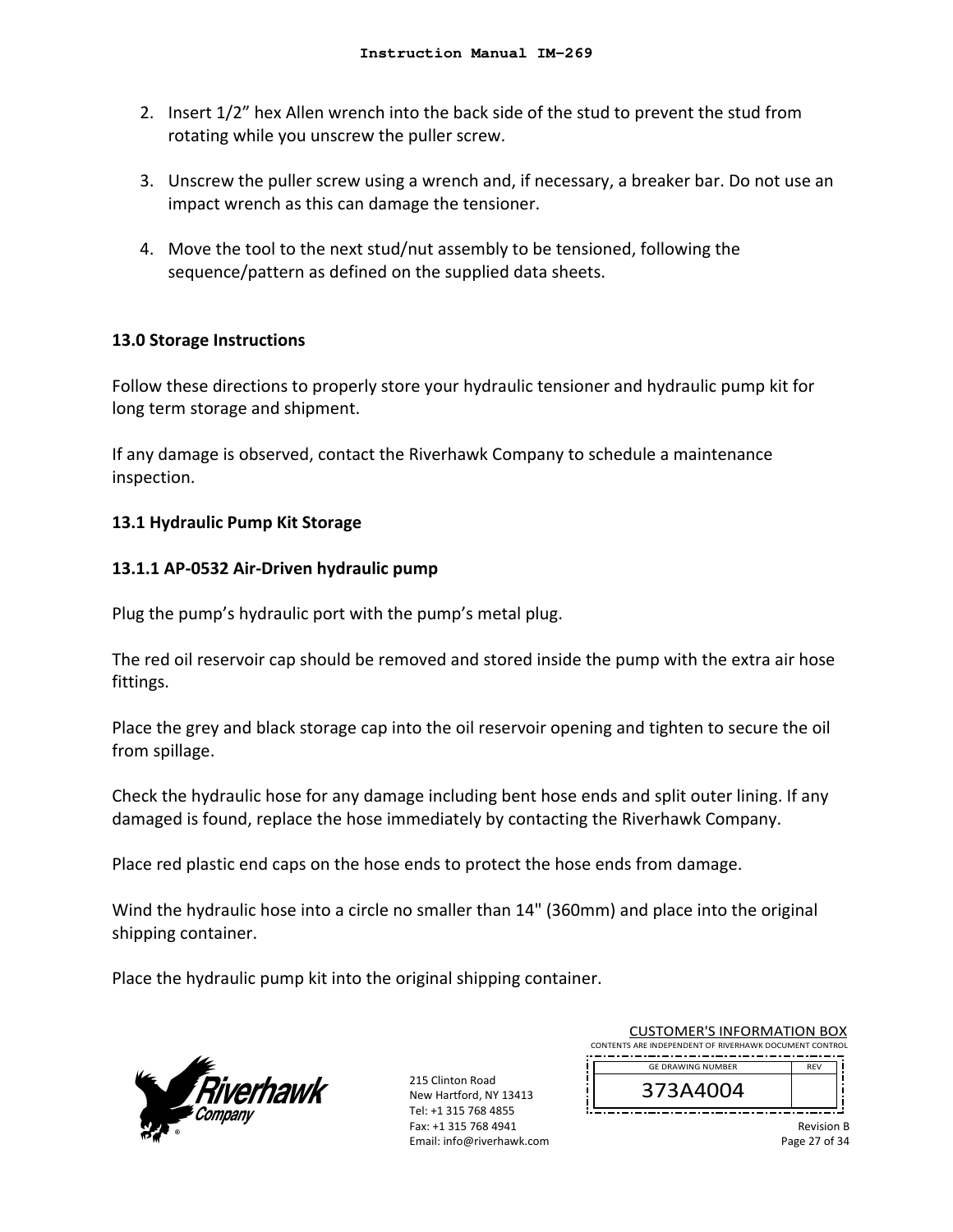### **13.1.2 MP‐0130 Manual hydraulic pump**

Plug the pump's hydraulic port with the pump's metal plug Secure the grey vent plug on the reservoir with a 3/8" (10mm) hex Allen key.

Check the hydraulic hose for any damage including bent hose ends and split outer lining. If any damaged is found, replace the hose immediately by contacting the Riverhawk Company.

Place red plastic end caps on the hose ends to protect the hose ends from damage.

Wind the hydraulic hose around the pump and secure in place with the hose clamps.

Place the hydraulic pump kit into the original shipping container.

### **13.2 Hydraulic Tensioner Storage**

Check the tensioner for any damage

- 1. Clean puller screw and check for any debris and dents.
- 2. Puller screw should be free to rotate and move back and forth.
- 3. Seam between cylinders closed tightly.
- 4. Inspect tensioner guard for any signs of damage. Bent guards should be replaced. Also, be sure the rubber pad is in place on the end of the guard, if missing, replace.

If any damage is observed, contact the Riverhawk Company to schedule a maintenance inspection.

Place protective red plastic cap into the hydraulic port.

Coat the hydraulic tensioner with a light coat of oil and place the tensioner into the original shipping container.

### **13.3 Store shipping container**

Secure the hydraulic pump and hydraulic tensioner into the original shipping containers using the supplied wood braces.



215 Clinton Road New Hartford, NY 13413 Tel: +1 315 768 4855 Fax: +1 315 768 4941 Email: info@riverhawk.com

| <b>CUSTOMER'S INFORMATION BOX</b>                      |            |  |
|--------------------------------------------------------|------------|--|
| CONTENTS ARE INDEPENDENT OF RIVERHAWK DOCUMENT CONTROL |            |  |
| <b>GE DRAWING NUMBER</b>                               | <b>RFV</b> |  |
| 373A4004                                               |            |  |

Revision B Page 28 of 34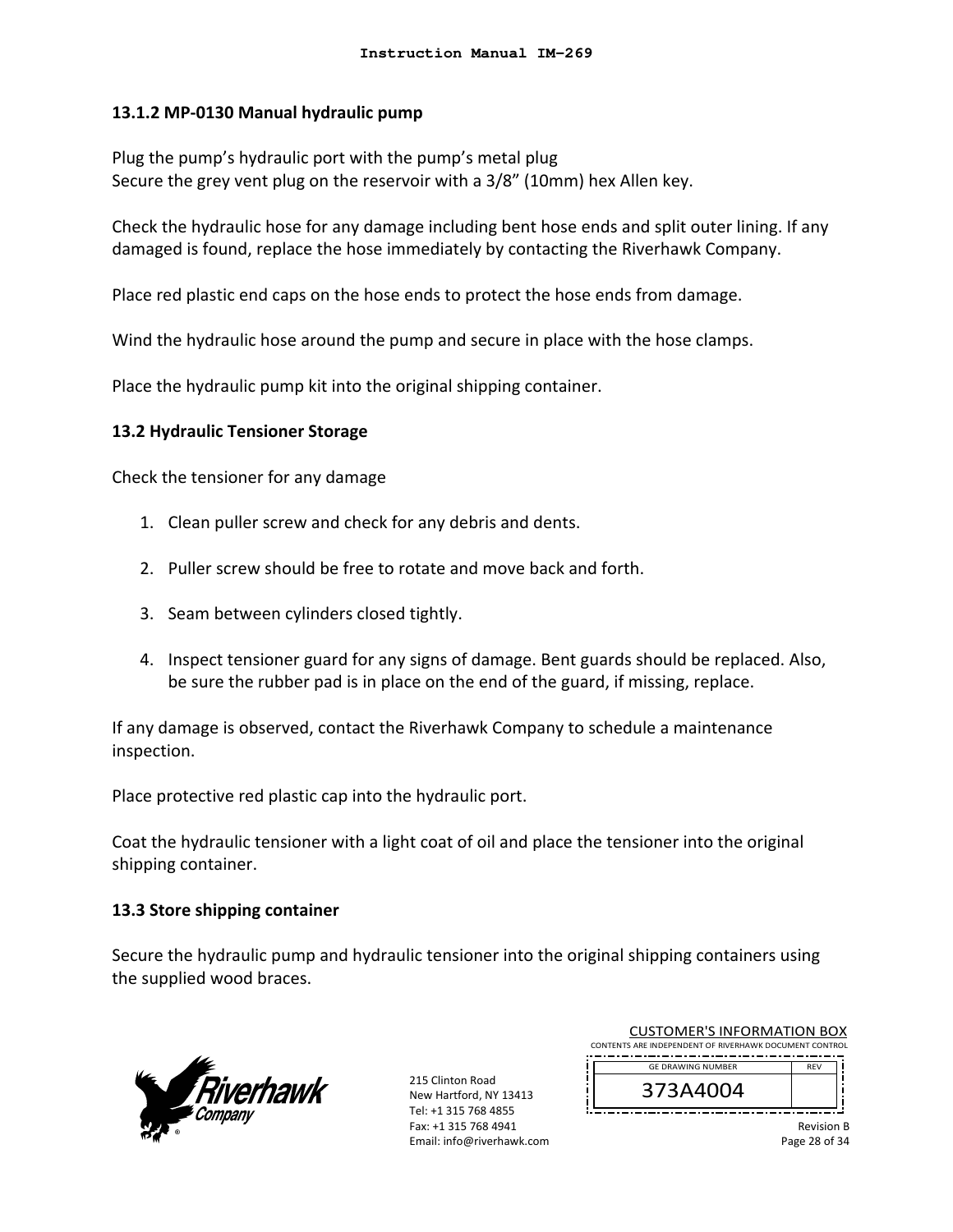Seal the original shipping container and store under shelter and protected from moisture, sand, and grit.

## **14.0 Frequently Asked Questions**

This section contains some frequently asked questions and problems. If the steps listed here do not solve your problem, contact the Riverhawk Company thru our website, email, or phone call.

- **Q**: A tensioner has pulled itself out of the stud's conical threads. Can I continue using a tensioner on this stud?
- **A**: No. Both the tensioner and the stud may have been damaged. If the stud is tensioned, a Nut Buster repair kit, from Riverhawk, must be used to remove the damaged stud by drilling out the nut. Riverhawk can supply a replacement stud and nut based on the initial weight certification supplied with the hardware set (see section 4.2). The damaged tensioner should also be returned to Riverhawk for inspection and repair.
- **Q**: The hydraulic tensioner has been taken up to its final pressure. The final stretch length is short of the final stretch target. What is the next step?
- **A**: Do not increase the hydraulic pressure. Check if the hydraulic pump is set to the right pressure. Install the tensioner and re‐pressurize the tensioner to the final pressure then recheck the stretch measurement. If the stretch value is still short, remove the stud from the hole and re-measure the stud's initial length then try to install the stud again.
- **Q**: The hydraulic tensioner has been taken up to its final pressure. The final stretch length is larger than the final stretch target. What is the next step?
- **A**: Remove the stud from the bolt hole. Check if the hydraulic pump is set to the right pressure. Re‐measure the stud's initial length then try to install the stud again.
- **Q**: Is there an easier way to support or move the tensioner around the coupling shaft?
- **A**: Use two straps. One around the coupling shaft and the other attach to any overhead support. Straps must be slack during mounting tensioner to stud and during tensioning.



215 Clinton Road New Hartford, NY 13413 Tel: +1 315 768 4855 Fax: +1 315 768 4941 Email: info@riverhawk.com

|                                                        | <b>CUSTOMER'S INFORMATION BOX</b> |            |
|--------------------------------------------------------|-----------------------------------|------------|
| CONTENTS ARE INDEPENDENT OF RIVERHAWK DOCUMENT CONTROL |                                   |            |
|                                                        |                                   |            |
|                                                        | <b>GE DRAWING NUMBER</b>          | <b>RFV</b> |
|                                                        | 373A4004                          |            |
|                                                        |                                   |            |

Revision B Page 29 of 34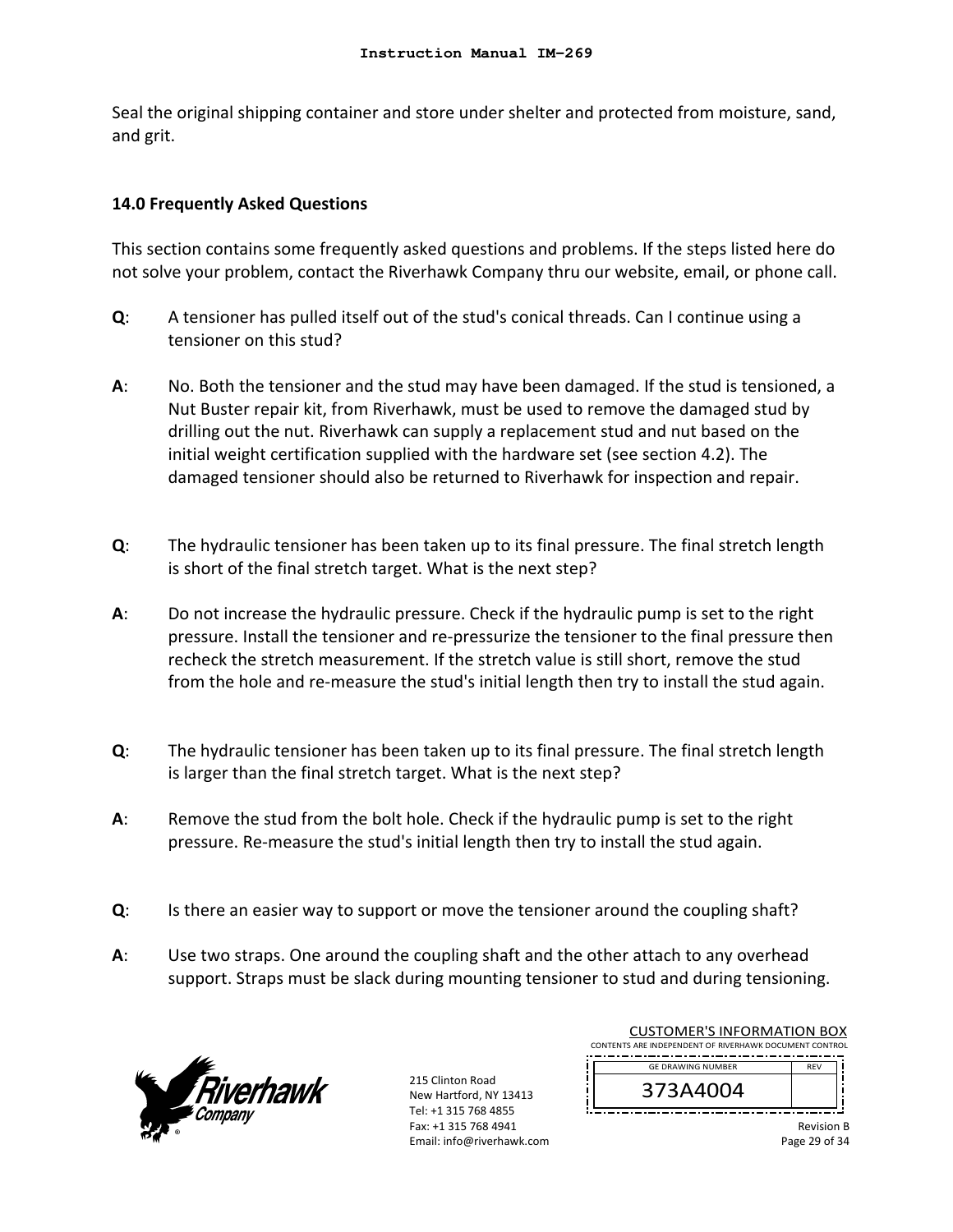- **Q**: The tensioner is at its final pressure, but the nut cannot be loosen.
- **A**: If the nuts cannot be loosened at the final pressure, continually increasing the pressure will not help and can be dangerous and in some cases make it harder to remove the nut. Check the nut to see if its set screws have been loosened. Check for and remove any corrosion around the nut's threads.
- **Q**: How do I clean the conical threads on a stud?
- **A**: The conical threads are best cleaned using a spiral wound brass brush in a drill as described in section 5.2.1
- **Q**: During the initial steps of removing a tensioned stud, the stick‐out length is found to be wrong.
- **A**: Do not proceed. Contact Riverhawk for assistance. With the wrong stick‐out length, the hydraulic tensioner has a limited stroke and may not work properly and can be damaged.
- **Q**: The hydraulic pump appears to be leaking.
- **A**: Check the hose connection to the hydraulic pump. If the 1/4" high pressure fitting is not assembled correctly it may look like the pump is leaking. If the problem continues, it may be necessary to open the pump kit. Contact Riverhawk for guidance.
- **Q**: The hydraulic hose has a collar on it that can't be moved by hand
- **A**: The collar is sometimes held in place with a thread locking compound. This prevents the collar from moving too easily. It may be necessary to adjust this collar with a set of vise‐ grip pliers. Be careful to not strip the threads off the tube or hose end.



215 Clinton Road New Hartford, NY 13413 Tel: +1 315 768 4855 Fax: +1 315 768 4941 Email: info@riverhawk.com

|                                                        | <b>CUSTOMER'S INFORMATION BOX</b> |
|--------------------------------------------------------|-----------------------------------|
| CONTENTS ARE INDEPENDENT OF RIVERHAWK DOCUMENT CONTROL |                                   |
| <b>GE DRAWING NUMBER</b>                               | <b>RFV</b>                        |
| 373A4004                                               |                                   |
|                                                        |                                   |

Revision B Page 30 of 34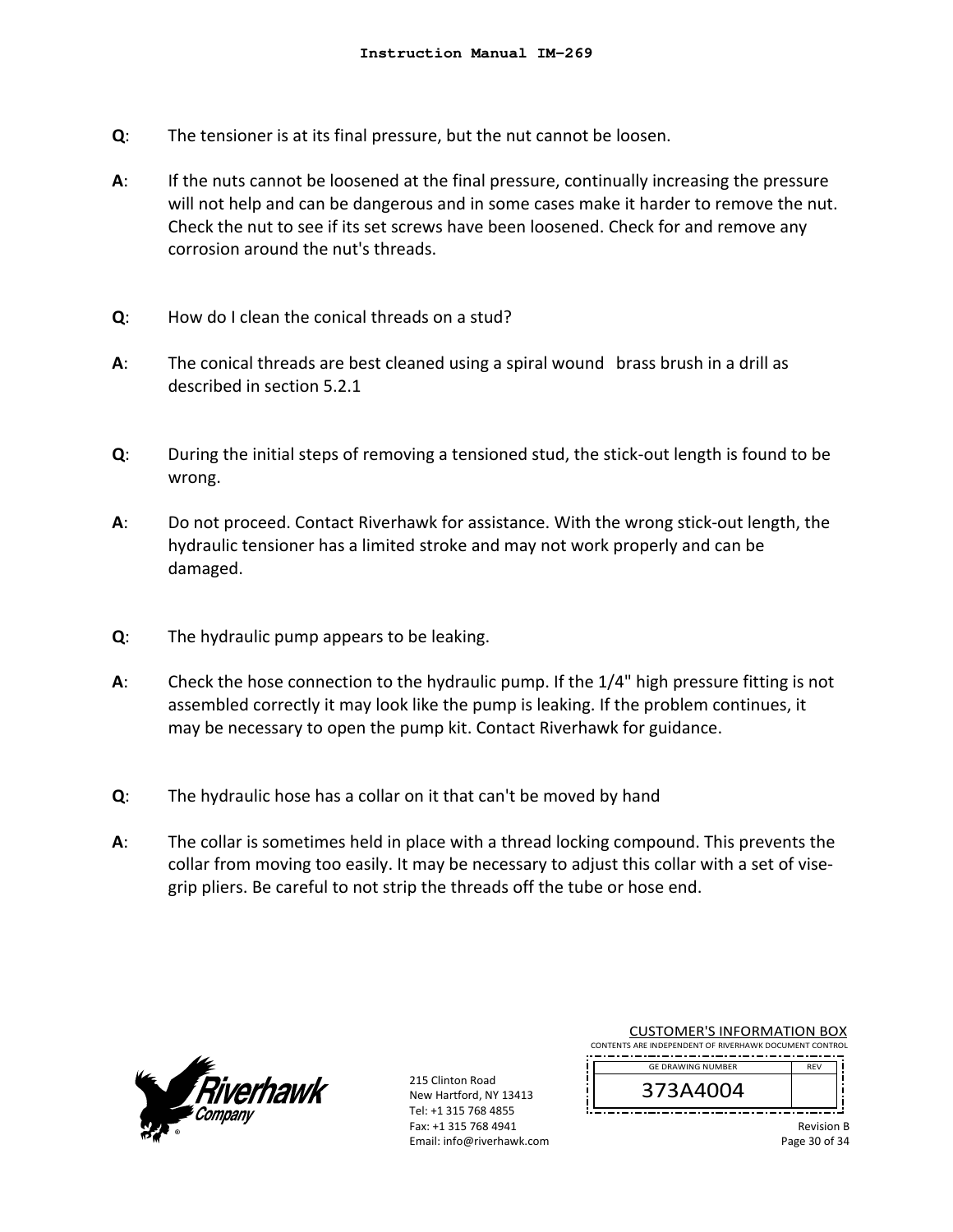#### **15.0 Revision History**

| Revision<br>Letter | <b>Effective Date</b> | Description                                                                          |
|--------------------|-----------------------|--------------------------------------------------------------------------------------|
| B                  | May 3, 2022           | Updated EC Declaration of Conformity; Added UKCA<br><b>Declaration of Conformity</b> |
| A                  | Jan 2, 2013           | Added EC Statement (Appendix A3)                                                     |
|                    | Feb 14, 2012          | Released                                                                             |

#### **Appendix A1**

## **EC Declaration of Conformity**

| Manufacturer: | Riverhawk Company           |
|---------------|-----------------------------|
| Address:      | 215 Clinton Road            |
|               | New Hartford, NY 13413, USA |

The hydraulic pump and bolt tensioning tool described in this manual are used for installing and applying tension to large bolts that are specifically designed by Riverhawk Company to be tensioned hydraulically.

All applicable sections of European Directive 2006/42/EC for machinery have been applied and fulfilled in the design and manufacture of the hydraulic pump and bolt tensioning tool described in this manual. Reference also ISO 12100:2010, ISO 4413:2010, and ISO 4414:2010.

Furthermore, this equipment has been manufactured under the Riverhawk quality system per EN ISO 9001:2015

Consult the Declaration of Conformance included with the shipment of this equipment that identifies the authorized Riverhawk representative, applicable serial numbers, and appropriate signature.



215 Clinton Road New Hartford, NY 13413 Tel: +1 315 768 4855 Fax: +1 315 768 4941 Email: info@riverhawk.com

|                                                        | <b>CUSTOMER'S INFORMATION BOX</b> |            |  |  |
|--------------------------------------------------------|-----------------------------------|------------|--|--|
| CONTENTS ARE INDEPENDENT OF RIVERHAWK DOCUMENT CONTROL |                                   |            |  |  |
|                                                        | <b>GE DRAWING NUMBER</b>          | <b>RFV</b> |  |  |
|                                                        | 373A4004                          |            |  |  |

Revision B Page 31 of 34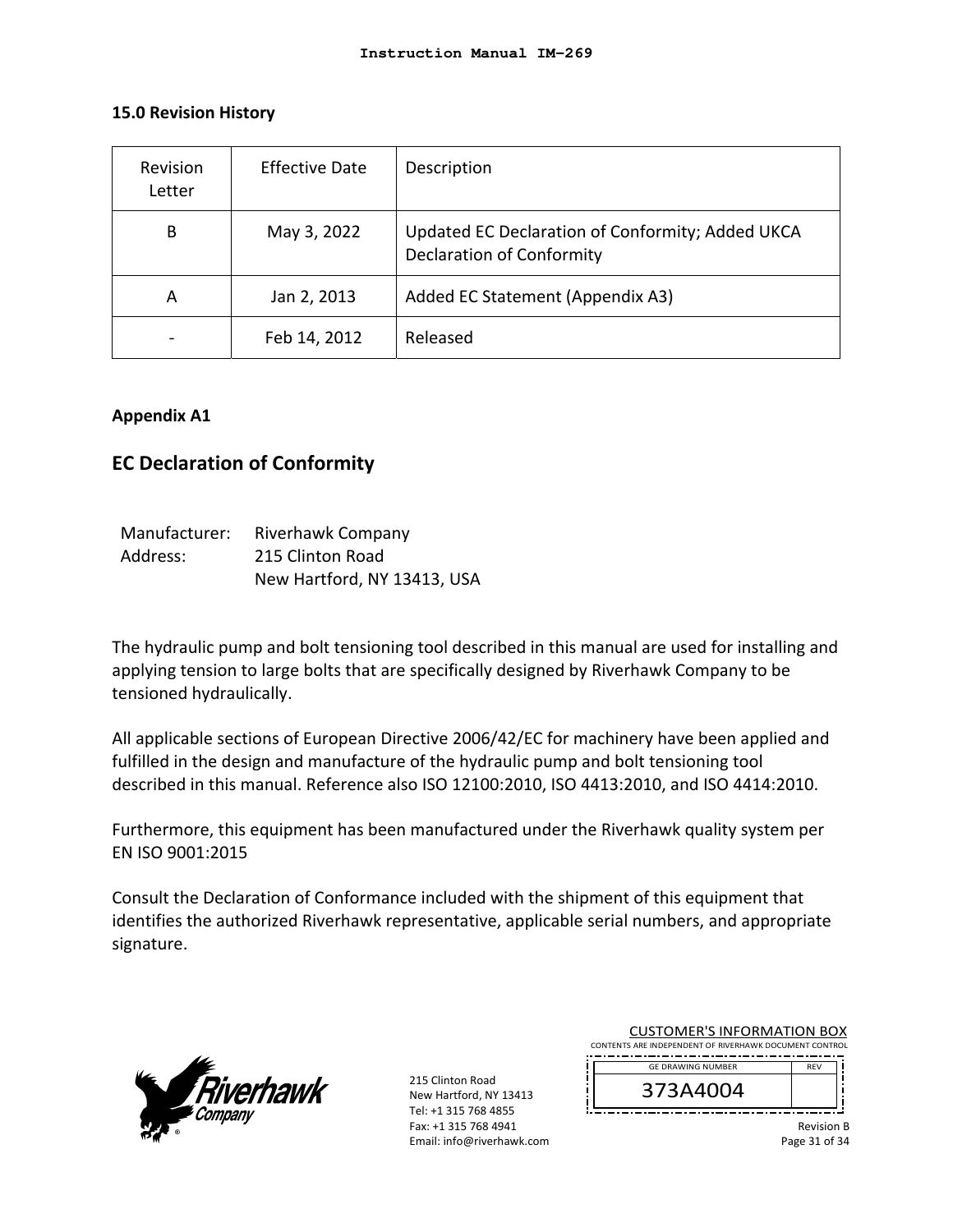**Appendix A2** 

## **UKCA Declaration of Conformity**

| Manufacturer: | Riverhawk Company           |
|---------------|-----------------------------|
| Address:      | 215 Clinton Road            |
|               | New Hartford, NY 13413, USA |

The hydraulic pump and bolt tensioning tool described in this manual are used for installing and applying tension to large bolts that are specifically designed by Riverhawk Company to be tensioned hydraulically.

All applicable sections of Supply of Machinery (Safety) 2008 have been applied and fulfilled in the design and manufacture of the hydraulic pump and bolt tensioning tool described in this manual. Reference also ISO 12100:2010, ISO 4413:2010, and ISO 4414:2010.

Furthermore, this equipment has been manufactured under the Riverhawk quality system per EN ISO 9001:2015

Consult the Declaration of Conformance included with the shipment of this equipment that identifies the authorized Riverhawk representative, applicable serial numbers, and appropriate signature.



215 Clinton Road New Hartford, NY 13413 Tel: +1 315 768 4855 Fax: +1 315 768 4941 Email: info@riverhawk.com

| <b>CUSTOMER'S INFORMATION BOX</b>                      |            |  |
|--------------------------------------------------------|------------|--|
| CONTENTS ARE INDEPENDENT OF RIVERHAWK DOCUMENT CONTROL |            |  |
| GE DRAWING NUMBER                                      | <b>REV</b> |  |



Revision B

Page 32 of 34

REV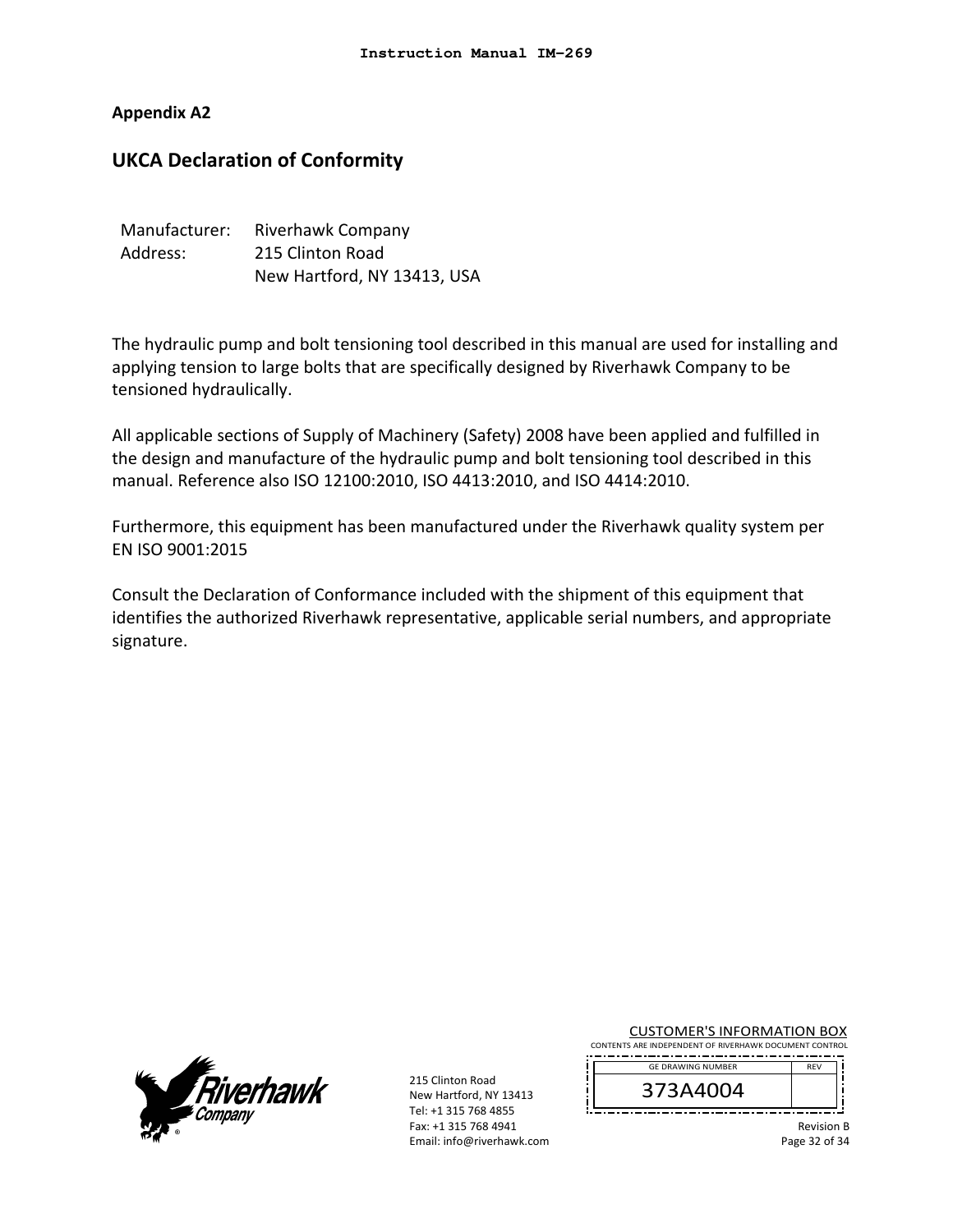## **Appendix B1**

STRETCH RECORD SHEET FOR THE TURBINE END

TURBINE NUMBER:

DATE:

TECHNICIAN:

#### SUPERVISOR:



| <b>HOLE NUMBER</b>      | STARTING LENGTH | <b>FINAL LENGTH</b> | <b>FINAL STRETCH</b> |
|-------------------------|-----------------|---------------------|----------------------|
| $\mathbf 1$             |                 |                     |                      |
| $10\,$                  |                 |                     |                      |
| $\overline{2}$          |                 |                     |                      |
| ${\bf 11}$              |                 |                     |                      |
| $\mathbf{3}$            |                 |                     |                      |
| $12\,$                  |                 |                     |                      |
| $\overline{\mathbf{4}}$ |                 |                     |                      |
| $13\,$                  |                 |                     |                      |
| $\overline{5}$          |                 |                     |                      |
| ${\bf 14}$              |                 |                     |                      |
| $\boldsymbol{6}$        |                 |                     |                      |
| $15\,$                  |                 |                     |                      |
| $\overline{7}$          |                 |                     |                      |
| ${\bf 16}$              |                 |                     |                      |
| $\,8\,$                 |                 |                     |                      |
| $17\,$                  |                 |                     |                      |
| $\boldsymbol{9}$        |                 |                     |                      |
| $18\,$                  |                 |                     |                      |



215 Clinton Road New Hartford, NY 13413 Tel: +1 315 768 4855 Fax: +1 315 768 4941 Email: info@riverhawk.com

CUSTOMER'S INFORMATION BOX CONTENTS ARE INDEPENDENT OF RIVERHAWK DOCUMENT CONTROL -------------------------------------

GE DRAWING NUMBER



Revision B

Page 33 of 34

REV